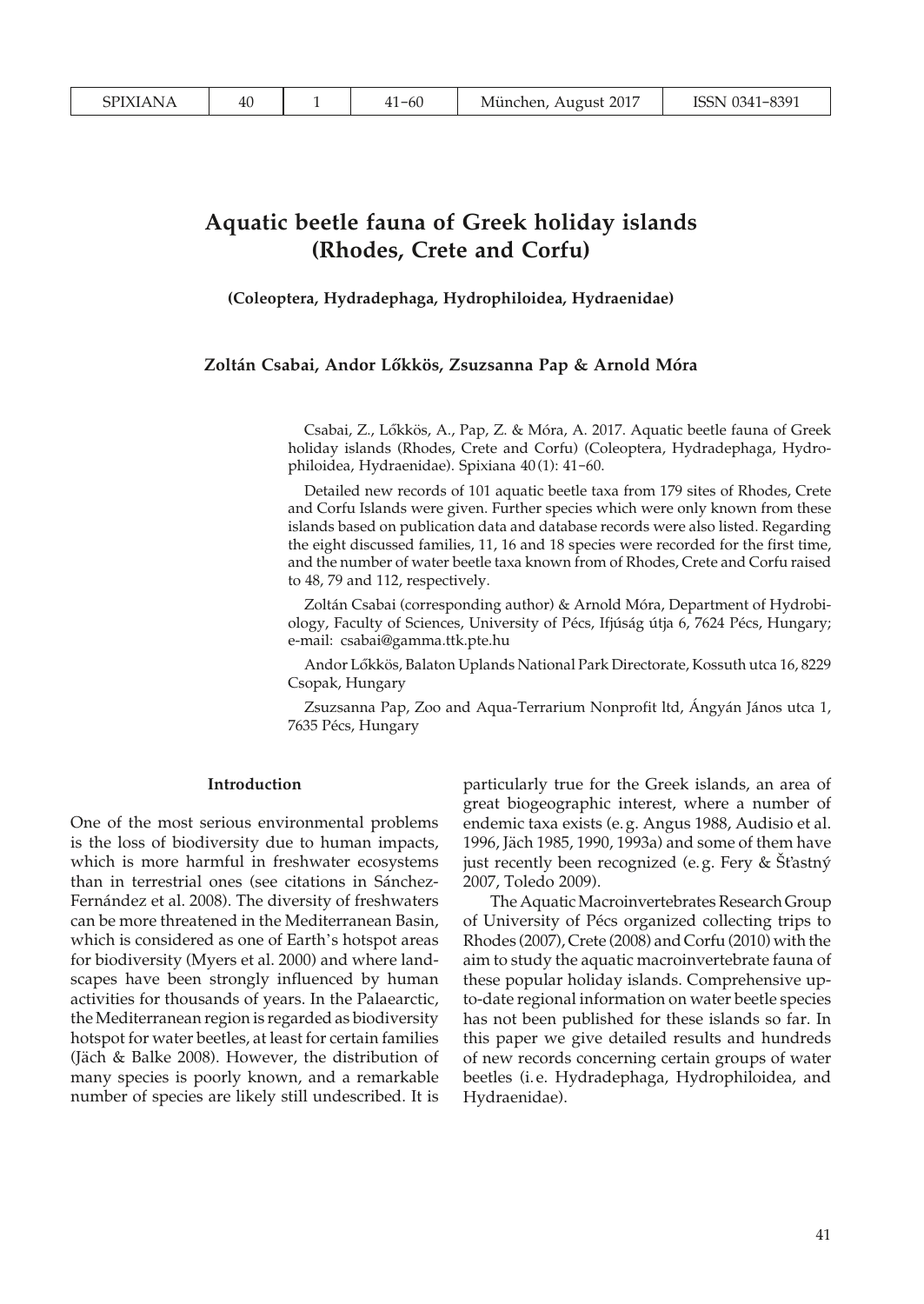

**Fig. 1.** Sampling sites in Greek Islands. **A.** Corfu; **B.** Crete; **C.** Rhodes. Numbers refer to the site codes in Table 1. In case of overlapping sites some of the numbers are hidden.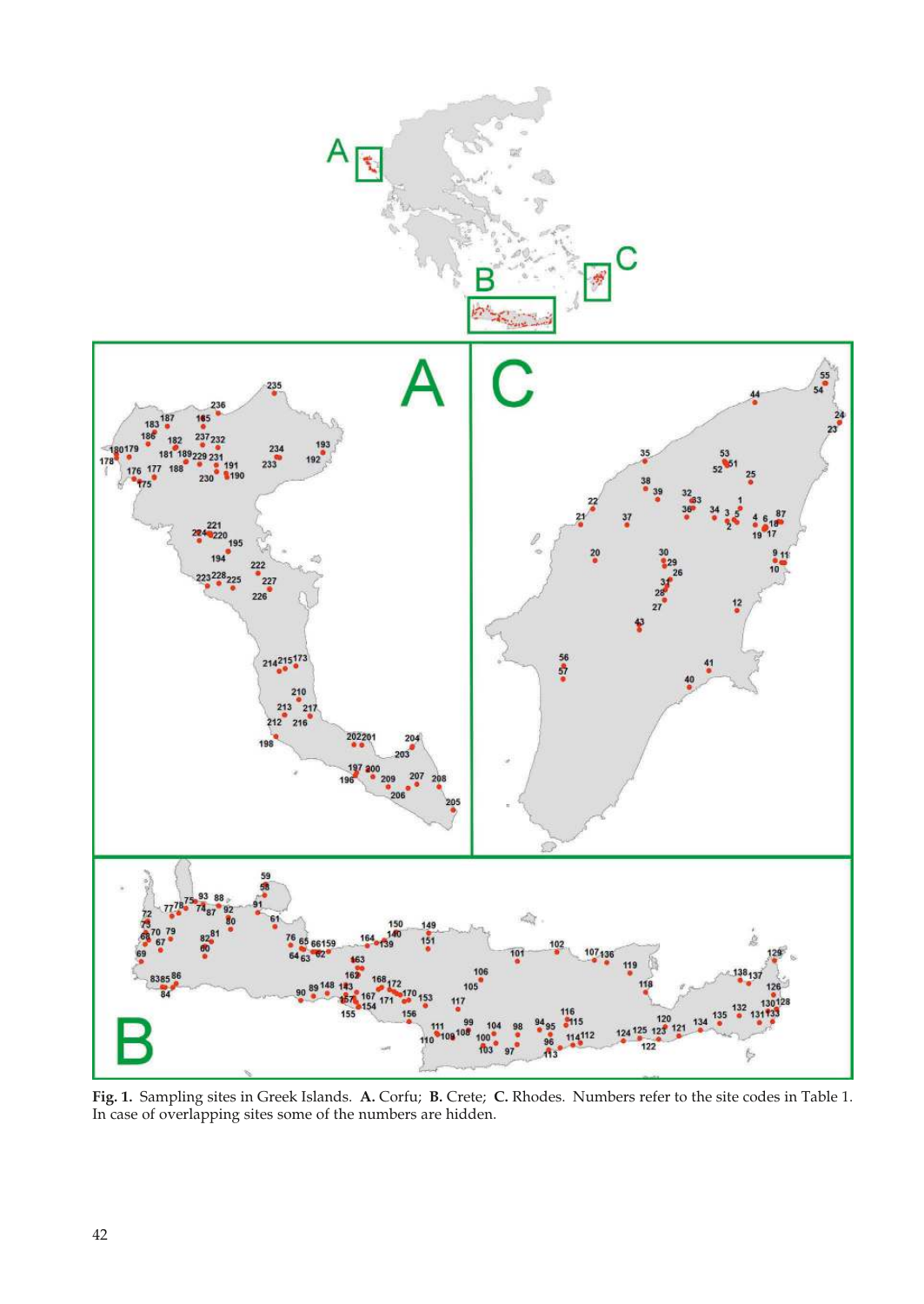## **Materials and methods**

Our group visited a total of 237 sampling sites (Table 1, Fig. 1), including a wide variety of aquatic and wetland habitats, e. g. rivers, streams, channels, springs, lakes, ponds, marshes, natural and artificial pools, from tiny sized waterbodies (barrels or rock pools with some or only half a liter capacity) up to big reservoirs, from small temporary spring-outlets to large rivers in Rhodes, Crete and Corfu (57, 115 and 65 sites respectively). All sites yielded aquatic macroinvertebrates, but at 58 sites (12 in Rhodes, 38 in Crete, 8 in Corfu) water beetles were not found, thus new records of beetles are from altogether 179 sites (45 in Rhodes, 77 in Crete, 57 in Corfu). Sites without water beetle specimens are also listed in Table 1, because the lack of beetles is also informative.

The collections were carried out during the late winter period (Rhodes: 12–26 February 2007, Crete: 12 February – 03 March 2008) and at the middle of spring (Corfu: 21 April – 04 May 2010). In these periods, beyond the small number of permanent waterbodies, a plenty of small intermittent streams and rivers and temporary pools had existed with water as well.

Aquatic macroinvertebrates (including aquatic beetles) were captured by sweeping with long handled pond nets (mesh size 0.5 mm, rounded: diameter 32 cm, rectangular: side length 25 cm) just above the substrate, on water surface, and among the submerged or emergent vegetation. In running waters aquatic insects were mostly captured by using "kick and sweep" technique. Apart from applying netting technique specimens were also captured by manual singling from surface of submerged stones, wood branches, floating debris and garbage, etc.

Identification of the species was based on multiple taxonomical works, material of different collections and specialists' experience. However, in some cases the

species-level identification was not possible. In the case of *Ilybius chalconatus* group the specimens could not be identified at species-level due to only females were collected. In the case of *Hydroporus jonicus* and *Hydroporus distinguendus*, only the males are separable from each other. Accordingly, female records of these two species were listed separately as a combined category (species pair) that later was not counted to the cumulated numbers of species. The accurate species-level identification was not always possible in the case of the taxonomically problematic family Hydraenidae. The specimens of *Paracymus* differed from those collected in other regions (see Angus 2013), but clearing the species-level identity of them needs further investigations.

In the list of species the code of collecting sites according to Table 1 and the number of captured specimens are given, with the exception of Hydraenidae collected in Crete, where numbers of individuals are not indicated. List of species was given in alphabetic order within the families. In the list, an asterisks (\*) at the names of the islands indicates species that were recorded from the given island for the first time. The nomenclature follows Nilsson & Hájek (2016) and Löbl & Löbl (2015). In the case of *Nebrioporus amicorum* from Crete and *Laccobius* spp. collected in Rhodes some of the records have already been published for taxonomical purposes (Gentili & Csabai 2009, Toledo 2009), but for the sake of completeness, they are repeated here as well. Moreover, based on our material, Angus (2013) listed several species which are known to occur in Corfu but the full records are given in this paper for the first time.

Approximately one third of the collected specimens are housed in the collection of the Department of Hydrobiology University of Pécs (partly mounted dry but mostly in ethanol), further specimens are deposited in the private collections of Elio Gentili (Rasa-Varese, Italy – *Laccobius* spp.), Robert Angus (London, UK – *Helopho-*

**Table 1.** List of localities visited during the collection trips, sorted by prefectures (in Crete) and municipalities, with their WGS84 coordinates. The collecting methods and collectors are also indicated. Localities where water beetles were not found are in italics. **Abbreviations in the head:** Lat.(N) = latitude (North); Lon.(E) = longitude (East); leg. = collectors; **abbreviations in column "Method":** KS = kick and sweep water netting; WN = water netting above the substrate and among the vegetation; MS = manual sampling; **abbreviations in column "leg.":** L1 = Zoltán Csabai, András Kálmán, Zoltán Kálmán, Nándor Soós; L2 = Zoltán Csabai, András Kálmán, Zsuzsanna Pap, Nándor Soós; L3 = Zoltán Csabai, Arnold Móra, Zsuzsanna Pap, Nándor Soós; L4 = Zoltán Csabai, András Kálmán, Zoltán Kálmán, Zsuzsanna Pap.

| Code | <b>Collecting sites</b>        | Date       | Lon.(N)             | Lat.(E)             | Method | leg |
|------|--------------------------------|------------|---------------------|---------------------|--------|-----|
|      | <b>RHODES</b>                  |            |                     |                     |        |     |
|      | <b>Municipality of Afandou</b> |            |                     |                     |        |     |
| 001  | Arhipoli: River Loutanis 1     | 19.02.2007 | $36^{\circ}16'52"$  | $28^{\circ}04'45''$ | KS, MS | L1  |
| 002  | Arhipoli: River Loutanis 2     | 19.02.2007 | 36°16'03"           | 28°04'08"           | KS, MS | L1  |
| 003  | Arhipoli: River Loutanis 3     | 22.02.2007 | $36^{\circ}15'59''$ | 28°03'30"           | KS, MS | L2  |
| 004  | Arhipoli: River Loutanis 4     | 19.02.2007 | 36°15'34"           | $28^{\circ}06'01''$ | KS, MS | L1  |
| 005  | Arhipoli: stream               | 19.02.2007 | $36^{\circ}15'51''$ | $28^{\circ}04'23''$ | KS, MS | L1  |
| 006  | Kolympia: River Loutanis 1     | 19.02.2007 | 36°15'24"           | $28^{\circ}06'55"$  | KS, MS | L1  |
| 007  | Kolympia: River Loutanis 2     | 19.02.2007 | 36°15'39"           | 28°08'24"           | KS, MS | L1  |
| 008  | Kolympia: River Loutanis 3     | 19.02.2007 | $36^{\circ}15'42"$  | 28°08'08"           | KS, MS | L1  |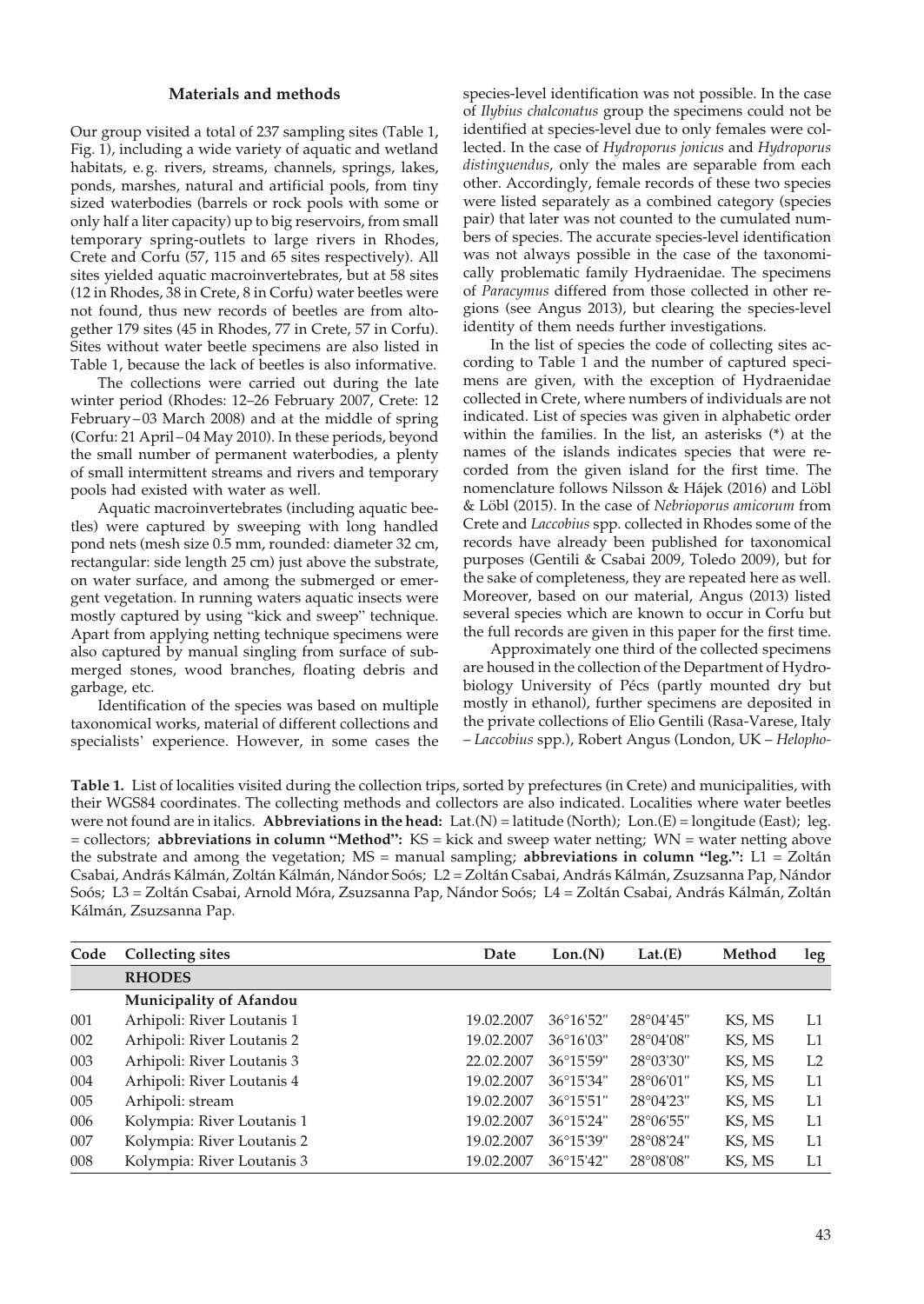| <b>RHODES</b> (continued)<br><b>Municipality of Arhangelos</b><br>009<br>Arhangelos: stream 1<br>24.02.2007<br>36°12'52"<br>28°07'37"<br>KS, MS<br>010<br>Arhangelos: stream 2<br>24.02.2007<br>36°12'42"<br>KS, MS<br>28°08'11"<br>011<br>Arhangelos: stream 3<br>KS, MS<br>24.02.2007<br>36°12'39"<br>28°08'27" | $\mbox{leg}$   |
|-------------------------------------------------------------------------------------------------------------------------------------------------------------------------------------------------------------------------------------------------------------------------------------------------------------------|----------------|
|                                                                                                                                                                                                                                                                                                                   |                |
|                                                                                                                                                                                                                                                                                                                   |                |
|                                                                                                                                                                                                                                                                                                                   | L1             |
|                                                                                                                                                                                                                                                                                                                   | L1             |
|                                                                                                                                                                                                                                                                                                                   | L1             |
| 012<br>Charaki: River Gadouras<br>24.02.2007<br>KS, MS<br>36°09'23"<br>28°03'53"                                                                                                                                                                                                                                  | L1             |
| 013<br>Epta Piges (Seven Springs): concrete channel<br>36°15'21"<br>WN, MS<br>15.02.2007<br>28°06'58"                                                                                                                                                                                                             | L1             |
| 014<br>Epta Piges (Seven Springs): lake 1<br>WN, MS<br>14.02.2007<br>$36^{\circ}15'15''$<br>28°06'57"                                                                                                                                                                                                             | L1             |
| 015<br>Epta Piges (Seven Springs): lake 2<br>15.02.2007<br>$36^{\circ}15'16''$<br>28°06'56"<br>WN, MS                                                                                                                                                                                                             | L1             |
| 016<br>Epta Piges (Seven Springs): spring<br>14.02.2007<br>36°15'11"<br>28°06'49"<br>WN, MS                                                                                                                                                                                                                       | L1             |
| 017<br>Epta Piges (Seven Springs): stream 1<br>36°15'13"<br>14.02.2007<br>28°06'48"<br>KS, MS                                                                                                                                                                                                                     | L1             |
| 018<br>KS, MS<br>Epta Piges (Seven Springs): stream 2<br>14.02.2007<br>$36^{\circ}15'20''$<br>28°06'58"                                                                                                                                                                                                           | L1             |
| $019\,$<br>Epta Piges (Seven Springs): stream 3<br>15.02.2007<br>$36^{\circ}15'17''$<br>28°06'50"<br>KS, MS                                                                                                                                                                                                       | L1             |
| <b>Municipality of Attavyros</b>                                                                                                                                                                                                                                                                                  |                |
| 020<br>Emponas: Grill House Taverna, barrels<br>36°13'41"<br>27°51'19"<br>МS<br>16.02.2007                                                                                                                                                                                                                        | L1             |
| 021<br>Kamiros Skala: River Linero<br>20.02.2007<br>36°16'23"<br>27°50'13"<br>KS, MS                                                                                                                                                                                                                              | L1             |
| 022<br>Mandriko: River Mandriko<br>20.02.2007<br>36°17'28″<br>27°51′24″<br>KS, MS                                                                                                                                                                                                                                 | L1             |
| Municipality of Kalithea                                                                                                                                                                                                                                                                                          |                |
| 023<br>36°22'41"<br>Kalithea spa: bath pool<br>14.02.2007<br>28°14'16"<br>WN, MS                                                                                                                                                                                                                                  | L1             |
| 024<br>Kalithea spa: stone basin<br>14.02.2007<br>36°22'39"<br>28°14'14"<br>WN, MS                                                                                                                                                                                                                                | L1             |
| 025<br>Psinthos: dry dam lake, stream<br>25.02.2007<br>36°18'43"<br>$28^{\circ}05'50''$<br>KS, MS                                                                                                                                                                                                                 | L1             |
| <b>Municipality of Kamiros</b>                                                                                                                                                                                                                                                                                    |                |
| 026<br>Apollona: dry stream bed, pool<br>36°11'58"<br>WN, MS<br>22.02.2007<br>27°58'00"                                                                                                                                                                                                                           | L <sub>2</sub> |
| 027<br>Apollona: River Gadouras 1<br>KS, MS<br>17.02.2007<br>$36^{\circ}10'29"$<br>27°57'23"                                                                                                                                                                                                                      | L1             |
| 028<br>Apollona: River Gadouras 2<br>36°11'31"<br>KS, MS<br>22.02.2007<br>27°57'43"                                                                                                                                                                                                                               | L1             |
| 029<br>Apollona: River Gadouras 3<br>27°57'35"<br>KS, MS<br>22.02.2007<br>36°12'58"                                                                                                                                                                                                                               | L <sub>2</sub> |
| 030<br>Apollona: River Gadouras 4<br>36°13'23"<br>27°57'31"<br>KS, MS<br>22.02.2007                                                                                                                                                                                                                               | L2             |
| 031<br>27°57'31"<br>KS, MS<br>Apollona: stream<br>17.02.2007<br>36°11'13"                                                                                                                                                                                                                                         | L1             |
| 032<br>Dimylia: River Platis<br>36°17'37"<br>KS, MS<br>20.02.2007<br>28°00'23"                                                                                                                                                                                                                                    | L1             |
| 033<br>25.02.2007<br>36°17'05"<br>KS, MS<br>Dimylia: stream<br>28°00'30"                                                                                                                                                                                                                                          | L1             |
| 034<br>Eleousa: stream<br>KS, MS<br>22.02.2007<br>$36^{\circ}16'17''$<br>28°02'23"                                                                                                                                                                                                                                | L2             |
| 035<br>Kalavarda: River Argiros<br>20.02.2007<br>36°20'44"<br>27°56'24"<br>KS, MS                                                                                                                                                                                                                                 | L1             |
| 036<br>Profitis Ilias: St. Nicholaos Foundoukli, fountain<br>36°16'27"<br>16.02.2007<br>27°59'51"<br>WN, MS                                                                                                                                                                                                       | L1             |
| 037<br>Profitis Ilias: stream<br>27°54'25"<br>KS, MS<br>16.02.2007<br>36°16'09"                                                                                                                                                                                                                                   | L1             |
| 038<br>Salakos: River Argiros 1<br>27°56'19"<br>20.02.2007<br>$36^{\circ}18'43''$<br>KS, MS                                                                                                                                                                                                                       | L1             |
| 039<br>Salakos: River Argiros 2<br>20.02.2007<br>36°17'52"<br>27°57'20"<br>KS, MS                                                                                                                                                                                                                                 | L1             |
| Municipality of Lindos                                                                                                                                                                                                                                                                                            |                |
| Lardos: River Kontari<br>040<br>17.02.2007<br>36°03'59"<br>27°59′08″<br>KS, MS                                                                                                                                                                                                                                    | L1             |
| 041<br>Lardos: River Lardos<br>17.02.2007<br>36°05'07"<br>KS, MS<br>28°01'01"                                                                                                                                                                                                                                     | L1             |
| 042<br>Laerma: River Lardos 1<br>17.02.2007<br>36°08'48"<br>27°54'58"<br>KS, MS                                                                                                                                                                                                                                   | L1             |
| 043<br>36°08'25"<br>27°54'58"<br>KS, MS<br>Laerma: River Lardos 2<br>17.02.2007                                                                                                                                                                                                                                   | L1             |
| <b>Municipality of Petaloudes</b>                                                                                                                                                                                                                                                                                 |                |
| Kremasti: River Kremastinos<br>044<br>KS, MS<br>21.02.2007<br>36°24'32"<br>28°06'41"                                                                                                                                                                                                                              | L1             |
| $045\,$<br>Petaloudes (Valley of butterflies): stream 1<br>KS, MS<br>21.02.2007<br>36°20'03"<br>28°03'49"                                                                                                                                                                                                         | L1             |
| 046<br>Petaloudes (Valley of butterflies): stream 2<br>36°20'05"<br>KS, MS<br>21.02.2007<br>28°03'47"                                                                                                                                                                                                             | L1             |
| 047<br>Petaloudes (Valley of butterflies): stream 3<br>36°20'06"<br>KS, MS<br>21.02.2007<br>28°03'47"                                                                                                                                                                                                             | L1             |
| Petaloudes (Valley of butterflies): stream 4<br>KS, MS<br>048<br>36°20'07"<br>21.02.2007<br>28°03'47"                                                                                                                                                                                                             | L1             |
| 049<br>Petaloudes (Valley of butterflies): stream 5<br>KS, MS<br>36°20'11"<br>21.02.2007<br>28°03'45"                                                                                                                                                                                                             | L1             |
| $050\,$<br>Petaloudes (Valley of butterflies): stream 6<br>KS, MS<br>21.02.2007<br>36°20'12"<br>28°03'43"                                                                                                                                                                                                         | L1             |
| $051\,$<br>Petaloudes (Valley of butterflies): stream 7<br>KS, MS<br>21.02.2007<br>36°20'15"<br>28°03'42"                                                                                                                                                                                                         | L1             |
| 052<br>Petaloudes (Valley of butterflies), stream 8<br>21.02.2007<br>36°20'17"<br>28°03'38"<br>KS, MS                                                                                                                                                                                                             | L1             |
| 053<br>Petaloudes (Valley of butterflies): stream 9<br>21.02.2007<br>36°20'22"<br>28°03'36"<br>KS, MS                                                                                                                                                                                                             | L1             |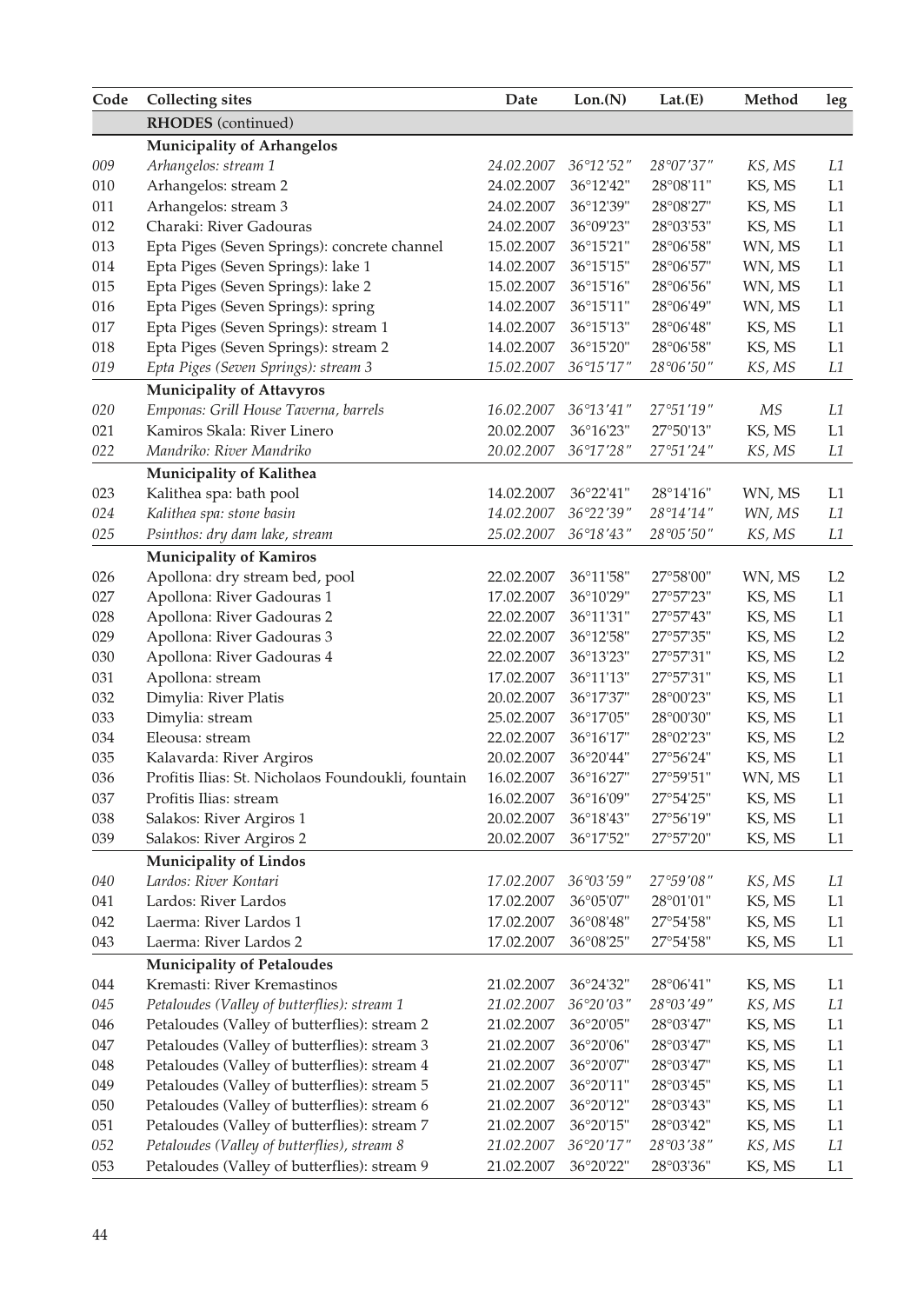|     | <b>Municipality of Rhodos</b>                                 |            |                                          |                     |                        |                |
|-----|---------------------------------------------------------------|------------|------------------------------------------|---------------------|------------------------|----------------|
| 054 | Rhodos town: Rodini park, artificial fountain pool 23.02.2007 |            | 36°25'37"                                | 28°13'13"           | WN, MS                 | L1             |
| 055 | Rhodos town: Rodini park, stream                              | 23.02.2007 | 36°25'36"                                | 28°13'08"           | KS, MS                 | L1             |
|     | <b>Municipality of South Rhodos</b>                           |            |                                          |                     |                        |                |
| 056 | Apolakkia: dam-lake                                           | 16.02.2007 | $36^{\circ}06'08''$                      | 27°47′55″           | WN, MS                 | L1             |
| 057 | Apolakkia: River Apolakkias                                   | 16.02.2007 | 36°05'09"                                | 27°47'48"           | KS, MS                 | L1             |
|     | <b>CRETE</b>                                                  |            |                                          |                     |                        |                |
|     | Prefecture of Chania                                          |            |                                          |                     |                        |                |
|     | Municipality of Akrotiri                                      |            |                                          |                     |                        |                |
| 058 | Kalathas: ditch                                               | 16.02.2008 | 35°33'11"                                | $24^{\circ}05'17''$ | WN, MS                 | L3             |
| 059 | Stavros: ditch                                                | 15.02.2008 | 35°35'31"                                | 24°05'40"           | WN, MS                 | L3             |
|     | Municipality of Anatoliko Selino                              |            |                                          |                     |                        |                |
| 060 | Agia Irini: stream                                            | 01.03.2008 | 35°20'34"                                | 23°49'39"           | KS, MS                 | L3             |
|     | Municipality of Armeni                                        |            |                                          |                     |                        |                |
| 061 | Stilos: stream                                                | 21.02.2008 | $35^{\circ}26'31''$                      | $24^{\circ}07'49''$ | KS, MS                 | L3             |
|     | Municipality of Georgioupoli                                  |            |                                          |                     |                        |                |
| 062 | Asprouliani: channel                                          | 21.02.2008 | 35°21'06"                                | $24^{\circ}17'26''$ | KS, MS                 | L3             |
| 063 | Asprouliani: pond                                             | 25.02.2008 | 35°21'06"                                | $24^{\circ}17'25"$  | WN, MS                 | L3             |
| 064 | Georgioupoli: River Almiros                                   | 21.02.2008 | 35°21'49"                                | $24^{\circ}14'29''$ | KS, MS                 | L3             |
| 065 | Georgioupoli: spring-fed pond                                 | 21.02.2008 | 35°21'38"                                | 24°15'06"           | WN, MS                 | L3             |
| 066 | Kavros: stream                                                | 21.02.2008 | 35°21'03"                                | 24°18'08"           | KS, MS                 | L3             |
|     | Municipality of Inachorion                                    |            |                                          |                     |                        |                |
| 067 | Elos: stream                                                  | 20.02.2008 | $35^{\circ}22'02"$                       | 23°38'16"           | KS, MS                 | L3             |
| 068 | Kambos: stream                                                | 20.02.2008 | 35°23'19"                                | 23°34'24"           | KS, MS                 | L3             |
| 069 | Plokamiana: River Linia                                       | 20.02.2008 | $35^{\circ}19'42''$                      | 23°33'16"           | KS, MS                 | L <sub>3</sub> |
|     | <b>Municipality of Kissamos</b>                               |            |                                          |                     |                        |                |
| 070 | Ano Sfinari: stream                                           | 20.02.2008 | 35°24'13"                                | 23°35'17"           | KS, MS                 | L3             |
| 071 | Kavoussi: spring                                              | 20.02.2008 | $35^{\circ}28^{\prime}14^{\prime\prime}$ | 23°35′07″           | МS                     | L3             |
| 072 | Kavoussi: stream                                              | 20.02.2008 | 35°28'02"                                | 23°34'55"           | KS, MS                 | L3             |
| 073 | Sfinari: stream                                               | 20.02.2008 | 35°25'47"                                | 23°34'33"           | KS, MS                 | L3             |
|     | Municipality of Kolimbari                                     |            |                                          |                     |                        |                |
| 074 | Minothiana: stream                                            | 21.02.2008 | $35^{\circ}32'10''$                      | 23°47'30"           | KS, MS                 | L3             |
| 075 | Nohia: stream                                                 | 21.02.2008 | 35°30'44"                                | 23°45′00″           | KS, MS                 | L3             |
|     | Municipality of Krionerida                                    |            |                                          |                     |                        |                |
| 076 | Vryses: stream                                                | 21.02.2008 | 35°22'32"                                | $24^{\circ}11'43''$ | KS, MS                 | L3             |
|     | Municipality of Mithimna                                      |            |                                          |                     |                        |                |
| 077 | Kaloudiana: stream                                            | 20.02.2008 | 35°29'08"                                | 23°41'20"           | KS, MS                 | L3             |
| 078 | Koleni: stream                                                | 21.02.2008 | 35°29'44"                                | 23°43'08"           | KS, MS                 | L3             |
| 079 | Koutsomatados: stream                                         | 20.02.2008 | 35°24'21"                                | $23^{\circ}40'56"$  | KS, MS                 | L3             |
|     | <b>Municipality of Mousouron</b>                              |            |                                          |                     |                        |                |
| 080 | Fournes: River Xekolimenos                                    | 01.03.2008 | 35°26'09"                                | 23°56'24"           | KS, MS                 | L3             |
| 081 | Nea Roumata: stream                                           | 01.03.2008 | 35°23'40"                                | 23°51'23"           | KS, MS                 | L3             |
| 082 | Prases: stream                                                | 01.03.2008 | 35°22'43"                                | 23°49'44"           | KS, MS                 | L3             |
|     | <b>Municipality of Pelekanos</b>                              |            |                                          |                     |                        |                |
| 083 | Koundoura: River Pelakaniotikos                               | 01.03.2008 | 35°14'19"                                | 23°38'36"           | KS, MS                 | L3             |
| 084 | Paleochora: River Kakodikianos                                | 01.03.2008 | 35°14'12"                                | 23°41'20"           | KS, MS                 | L <sub>3</sub> |
| 085 | Paleochora: lithotelma (beach)                                | 01.03.2008 | 35°14'13"                                | 23°39'16"           | $\overline{\text{MS}}$ | L <sub>3</sub> |
| 086 | Paleochora: stream                                            | 01.03.2008 | 35°14'59"                                | 23°42'10"           | KS, MS                 | L3             |
|     | Municipality of Platanias                                     |            |                                          |                     |                        |                |
| 087 | Platanias: puddle                                             | 21.02.2008 | 35°31'11"                                | 23°53'27"           | WN, MS                 | L3             |
| 088 | Platanias: River Xekolimenos                                  | 21.02.2008 | 35°31'07"                                | 23°53'29"           | KS, MS                 | L3             |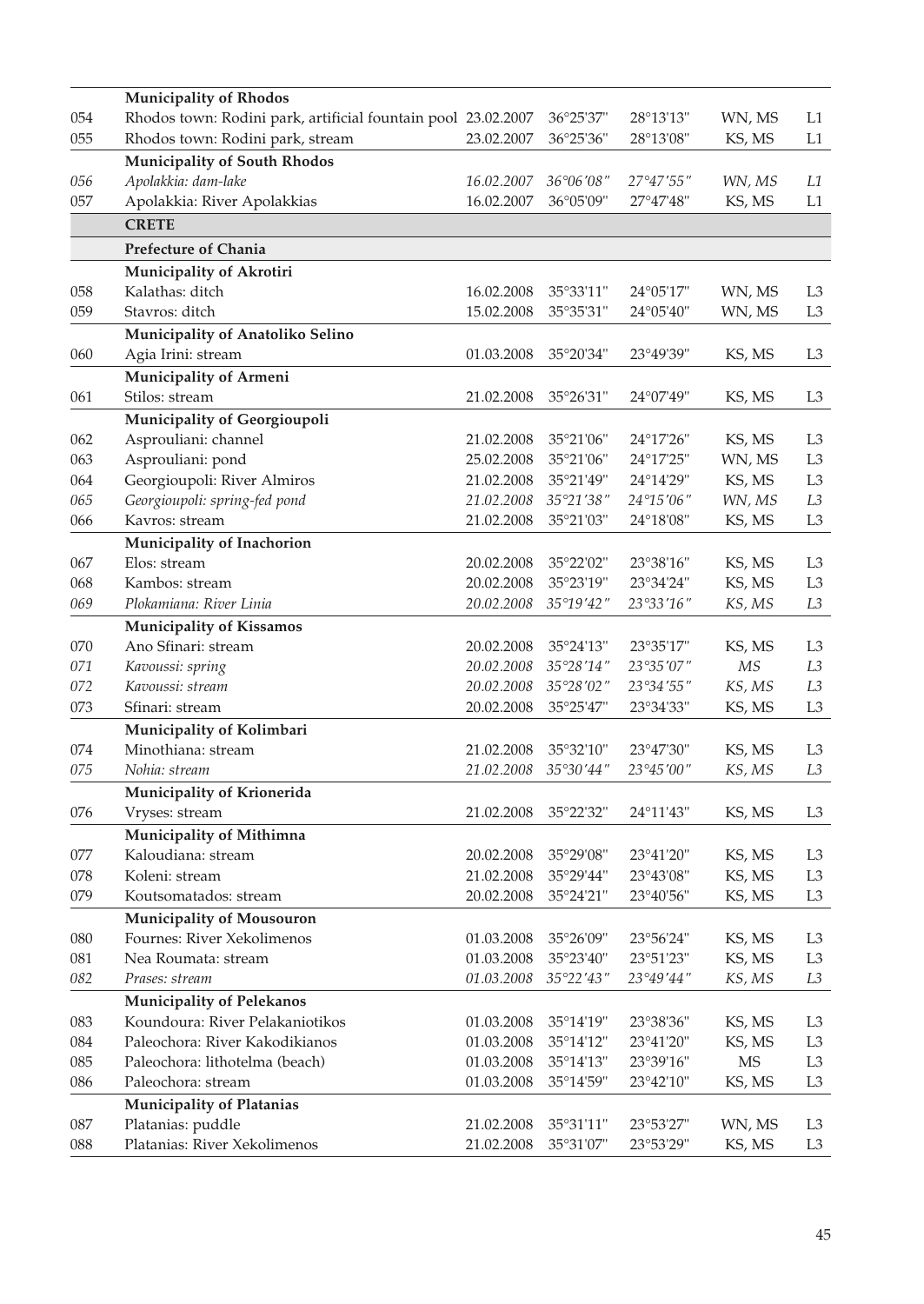| Code | <b>Collecting sites</b>                    | Date       | Lon.(N)             | Lat.(E)             | Method | leg            |
|------|--------------------------------------------|------------|---------------------|---------------------|--------|----------------|
|      | <b>CRETE</b> (continued)                   |            |                     |                     |        |                |
|      | Prefecture of Chania (continued)           |            |                     |                     |        |                |
|      | Municipality of Sfakia                     |            |                     |                     |        |                |
| 089  | Argoules: stream                           | 14.02.2008 | 35°11'45"           | 24°17'19"           | KS, MS | L3             |
| 090  | Frangokastello: stream                     | 14.02.2008 | 35°10'53"           | 24°14'02"           | KS, MS | L3             |
|      | Municipality of Souda                      |            |                     |                     |        |                |
| 091  | Souda: stream                              | 16.02.2008 | 35°29'35"           | 24°03′27″           | KS, MS | L3             |
|      | <b>Municipality of Therissos</b>           |            |                     |                     |        |                |
| 092  | Agia: Lake Agia                            | 01.03.2008 | 35°28'39"           | 23°55'55"           | WN, MS | L3             |
|      | <b>Municipality of Voukolies</b>           |            |                     |                     |        |                |
| 093  | <b>Tayronitis: River Tayronitis</b>        | 21.02.2008 | 35°31'32"           | 23°49'30"           | KS, MS | L3             |
|      | <b>Prefecture of Heraklion</b>             |            |                     |                     |        |                |
|      | Municipality of Arkalohori                 |            |                     |                     |        |                |
| 094  | Ano Kastelliana: River Anapodiaris         | 22.02.2008 | $35^{\circ}03'21''$ | $25^{\circ}14'56''$ | KS, MS | L <sub>3</sub> |
| 095  | Demati: River Erganas                      | 22.02.2008 | 35°02'19"           | 25°17'37"           | KS, MS | L3             |
| 096  | Tsoutsouros: stream                        | 22.02.2008 | 34°59'05"           | 25°17'07"           | KS, MS | L3             |
|      | Municipality of Asteroussia                |            |                     |                     |        |                |
| 097  | Pirgos: stream                             | 15.02.2008 | 35°00'26"           | 25°09'04"           | KS, MS | L3             |
| 098  | Protoria: River Anapodiaris                | 15.02.2008 | 35°02'30"           | $25^{\circ}09'16''$ | KS, MS | L3             |
|      | Municipality of Gortina                    |            |                     |                     |        |                |
| 099  | Agia Deka: stream                          | 15.02.2008 | 35°03'43"           | $24^{\circ}56'46''$ | KS, MS | L3             |
| 100  | Vagionia: stream                           | 15.02.2008 | 35°00'25"           | 25°00'23"           | KS, MS | L3             |
|      | Municipality of Heraklion                  |            |                     |                     |        |                |
| 101  | Knossos: lithotelma, Minoan Palace         | 28.02.2008 | 35°17'54"           | $25^{\circ}09'49''$ | МS     | L3             |
|      | Municipality of Hersonissos                |            |                     |                     |        |                |
| 102  | Analipsi: stream                           | 02.03.2008 | $35^{\circ}$ 19'33" | $25^{\circ}20'03''$ | KS, MS | L3             |
|      | Municipality of Kofina                     |            |                     |                     |        |                |
| 103  | Dionisi: stream                            | 15.02.2008 | $35^{\circ}00'51"$  | $25^{\circ}03'38"$  | KS, MS | L3             |
| 104  | Stoli: stream                              | 15.02.2008 | $35^{\circ}02'52"$  | 25°03'13"           | KS, MS | L3             |
|      | Municipality of Kroussonas                 |            |                     |                     |        |                |
| 105  | Kitharida: small stream                    | 27.02.2008 | $35^{\circ}14'15''$ | $25^{\circ}00'18"$  | KS, MS | L3             |
| 106  | Kitharida: stream                          | 27.02.2008 | 35°14'16"           | 25°00'18"           | KS, MS | L3             |
|      | Municipality of Malia                      |            |                     |                     |        |                |
| 107  | Malia: stone basin, Minoan Palace          | 02.03.2008 | 35°17'36"           | 25°29'33"           | МS     | L3             |
|      | Municipality of Moires                     |            |                     |                     |        |                |
| 108  | Moires: River Geropotamos                  | 15.02.2008 | $35^{\circ}02'14"$  | 24°52'42"           | KS, MS | L3             |
|      | Municipality of Tympaki                    |            |                     |                     |        |                |
| 109  | Festos: earthernware vessel, Minoan Palace | 15.02.2008 | $35^{\circ}03'04''$ | 24°48'49"           | МS     | L3             |
| 110  | Festos: River Geropotamos                  | 15.02.2008 | 35°03'18"           | 24°48'31″           | KS, MS | L3             |
| 111  | Festos: lithotelma                         | 15.02.2008 | 35°03'04"           | 24°48'52            | МS     | L3             |
|      | <b>Municipality of Viannos</b>             |            |                     |                     |        |                |
| 112  | Arvi: stream                               | 22.02.2008 | 35°00'18"           | 25°25'16"           | KS, MS | L <sub>3</sub> |
| 113  | Dermatos: River Anapodiaris                | 22.02.2008 | 34°59'28"           | 25°20'00"           | KS, MS | L <sub>3</sub> |
| 114  | Keratokambos: stream                       | 22.02.2008 | 34°59'52"           | 25°23'16"           | KS, MS | L3             |
| 115  | Martha: stream                             | 22.02.2008 | $35^{\circ}04'06"$  | $25^{\circ}21'43''$ | KS, MS | L <sub>3</sub> |
| 116  | Thomadiano: River Erganas                  | 22.02.2008 | 35°05'21"           | 25°22'08"           | KS, MS | L3             |
|      | Municipality of Zaros                      |            |                     |                     |        |                |
| 117  | Zaros: stream                              | 24.02.2008 | 35°08'13"           | 24°54'13"           | KS, MS | L <sub>3</sub> |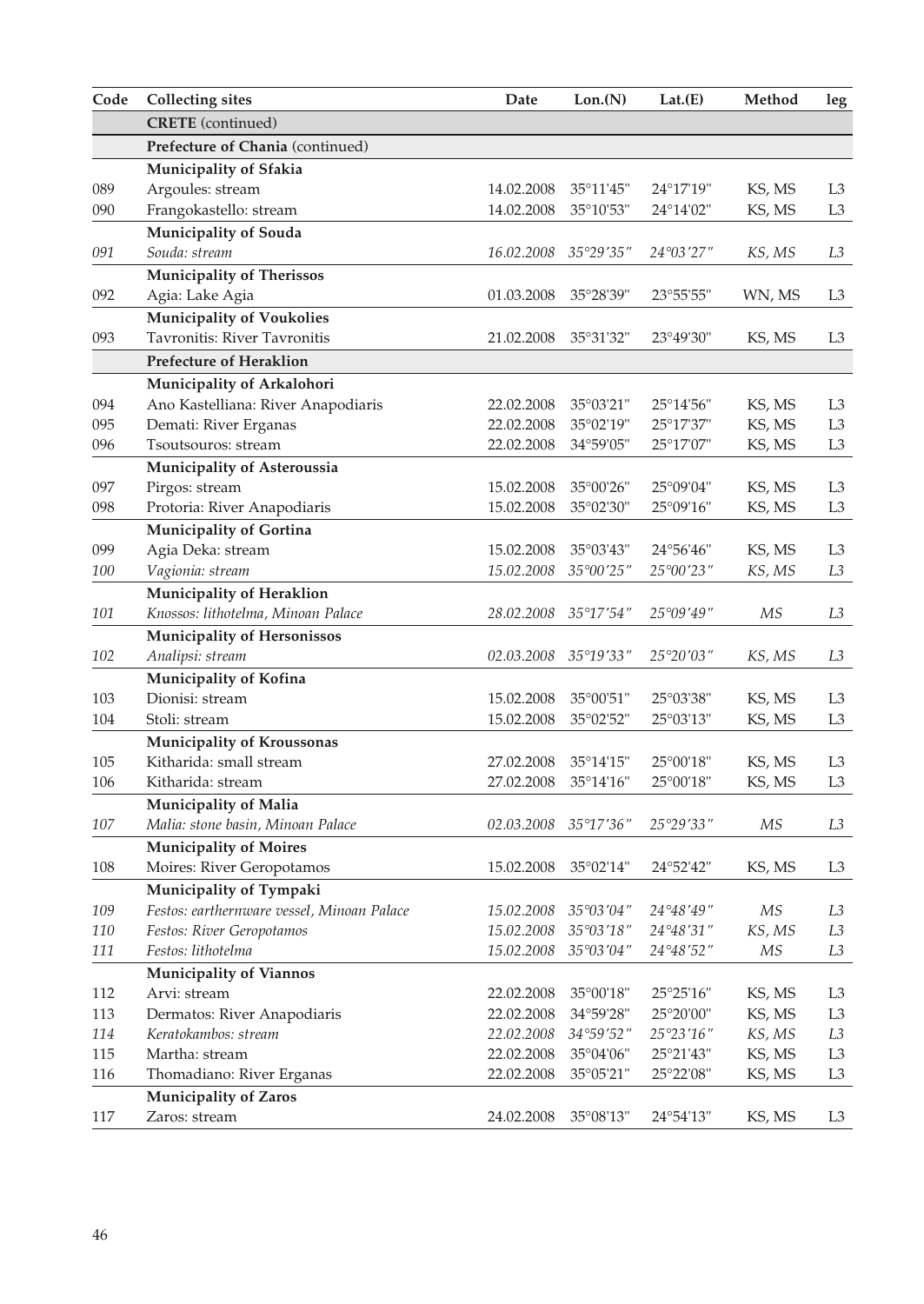|     | Prefecture of Lassithi                      |            |                     |                     |        |                |
|-----|---------------------------------------------|------------|---------------------|---------------------|--------|----------------|
|     | Municipality of Agios Nikolaos              |            |                     |                     |        |                |
| 118 | Ammoudara: spring-fed pond                  | 23.02.2008 | 35°10'29"           | $25^{\circ}42'21''$ | WN, MS | L3             |
| 119 | Limnes: stream                              | 23.02.2008 | 35°14'37"           | 25°38'35"           | KS, MS | L3             |
|     | Municipality of Ierapetra                   |            |                     |                     |        |                |
| 120 | Episkopi: stream                            | 23.02.2008 | 35°03′03″           | $25^{\circ}47'01''$ | KS, MS | L3             |
| 121 | Ferma: stream                               | 26.02.2008 | $35^{\circ}01'02''$ | 25°50'30"           | KS, MS | L3             |
| 122 | Ierapetra: lithotelma (beach)               | 26.02.2008 | $35^{\circ}00'28''$ | 25°45'16"           | МS     | L3             |
| 123 | Ierapetra: stream                           | 26.02.2008 | 35°00'31"           | $25^{\circ}45'17''$ | KS, MS | L <sub>3</sub> |
| 124 | Mirtos: stream                              | 23.02.2008 | 35°00'25"           | $25^{\circ}36'14''$ | KS, MS | L3             |
| 125 | Stomio: stream                              | 23.02.2008 | 35°00'52"           | 25°40′29″           | KS, MS | L3             |
|     | <b>Municipality of Itanos</b>               |            |                     |                     |        |                |
| 126 | Hohlakies: stream                           | 26.02.2008 | $35^{\circ}08'51''$ | 26°15'02"           | KS, MS | L3             |
| 127 | Kato Zakros: artificial pool, Minoan Palace | 26.02.2008 | $35^{\circ}05'52"$  | $26^{\circ}15'41''$ | MS     | L <sub>3</sub> |
| 128 | Kato Zakros: pool, in river bed             | 26.02.2008 | $35^{\circ}05'43''$ | $26^{\circ}15'45''$ | WN, MS | L3             |
| 129 | Vai: puddle                                 | 26.02.2008 | $35^{\circ}16'01"$  | $26^{\circ}15'41''$ | WN, MS | L3             |
| 130 | Zakros: stream                              | 26.02.2008 | $35^{\circ}05'26''$ | 26°13′27″           | KS, MS | L3             |
|     | Municipality of Lefki                       |            |                     |                     |        |                |
| 131 | Hametoulo: stream                           | 26.02.2008 | $35^{\circ}03'10''$ | 26°11′11″           | KS, MS | L3             |
| 132 | Handras: stream                             | 26.02.2008 | $35^{\circ}04'47''$ | $26^{\circ}06'06''$ | KS, MS | L3             |
| 133 | Xerokambos: stream                          | 26.02.2008 | $35^{\circ}03'15''$ | 26°14′32″           | KS, MS | L3             |
|     | <b>Municipality of Makrys Gialos</b>        |            |                     |                     |        |                |
| 134 | Koutsouras: stream                          | 26.02.2008 | 35°02'05"           | $25^{\circ}56'01"$  | KS, MS | L <sub>3</sub> |
| 135 | Pilalimata: stream                          | 26.02.2008 | 35°03'22"           | 26°01'02"           | KS, MS | L3             |
|     |                                             |            |                     |                     |        |                |
| 136 | Municipality of Neapoli<br>Selinari: stream | 23.02.2008 |                     |                     | KS, MS |                |
|     |                                             |            | $35^{\circ}17'01''$ | 25°32'44"           |        | L3             |
|     | Municipality of Sitia                       |            |                     |                     |        |                |
| 137 | Agia Fotia: stream                          | 26.02.2008 | $35^{\circ}11'26''$ | $26^{\circ}08'53"$  | KS, MS | L3             |
| 138 | Sitia: river                                | 26.02.2008 | $35^{\circ}12'11''$ | 26°06′41″           | KS, MS | L3             |
|     | Prefecture of Rethymno                      |            |                     |                     |        |                |
|     | Municipality of Arkadi                      |            |                     |                     |        |                |
| 139 | Sfakaki: stream                             | 28.02.2008 | $35^{\circ}22'38''$ | 24°33'46"           | KS, MS | L3             |
| 140 | Stavromenos: stream                         | 28.02.2008 | 35°23'07"           | 24°35'48"           | KS, MS | L3             |
|     | Municipality of Finikas                     |            |                     |                     |        |                |
| 141 | Angouseliana: stream                        | 25.02.2008 | 35°13'58"           | 24°25'42"           | KS, MS | L3             |
| 142 | Asomatos: concrete water channel            | 19.02.2008 | 35°11'13"           | 24°27'40"           | WN, MS | L3             |
| 143 | Asomatos: stream                            | 13.02.2008 | 35°11'54"           | 24°25'35"           | KS, MS | L3             |
| 144 | Damnoni: small stream                       | 19.02.2008 | 35°10'47"           | 24°24'58"           | KS, MS | L3             |
| 145 | Damnoni: stream, mouth                      | 19.02.2008 | 35°10'29"           | 24°24'49"           | KS, MS | L <sub>3</sub> |
| 146 | Gianniou: River Megas Potamos               | 19.02.2008 | 35°10'26"           | 24°27'58"           | KS, MS | L <sub>3</sub> |
| 147 | Gianniou: stream                            | 19.02.2008 | 35°10'18"           | 24°28'13"           | KS, MS | L <sub>3</sub> |
| 148 | Karo Rodakino: stream                       | 14.02.2008 | 35°12'19"           | 24°20'49'           | KS, MS | $\rm L3$       |
|     | <b>Municipality of Geropotamos</b>          |            |                     |                     |        |                |
| 149 | Bali: lithotelma (beach)                    | 29.02.2008 | 35°24'21"           | 24°47'16"           | MS     | L3             |
| 150 | Lavris: River Geropotamos                   | 28.02.2008 | 35°24'47"           | 24°38'49"           | KS, MS | L3             |
|     | Municipality of Kouloukonas                 |            |                     |                     |        |                |
| 151 | Mourtzana: River Geropotamos                | 28.02.2008 | 35°21'06"           | 24°47'01"           | KS, MS | L <sub>3</sub> |
|     | <b>Municipality of Kourites</b>             |            |                     |                     |        |                |
| 152 | Agios Ioannis: River Platys                 | 24.02.2008 | 35°10'23"           | 24°41'42"           | KS, MS | L <sub>3</sub> |
| 153 | Platanos: fountain                          | 24.02.2008 | 35°09'08"           | 24°45'57"           | МS     | L3             |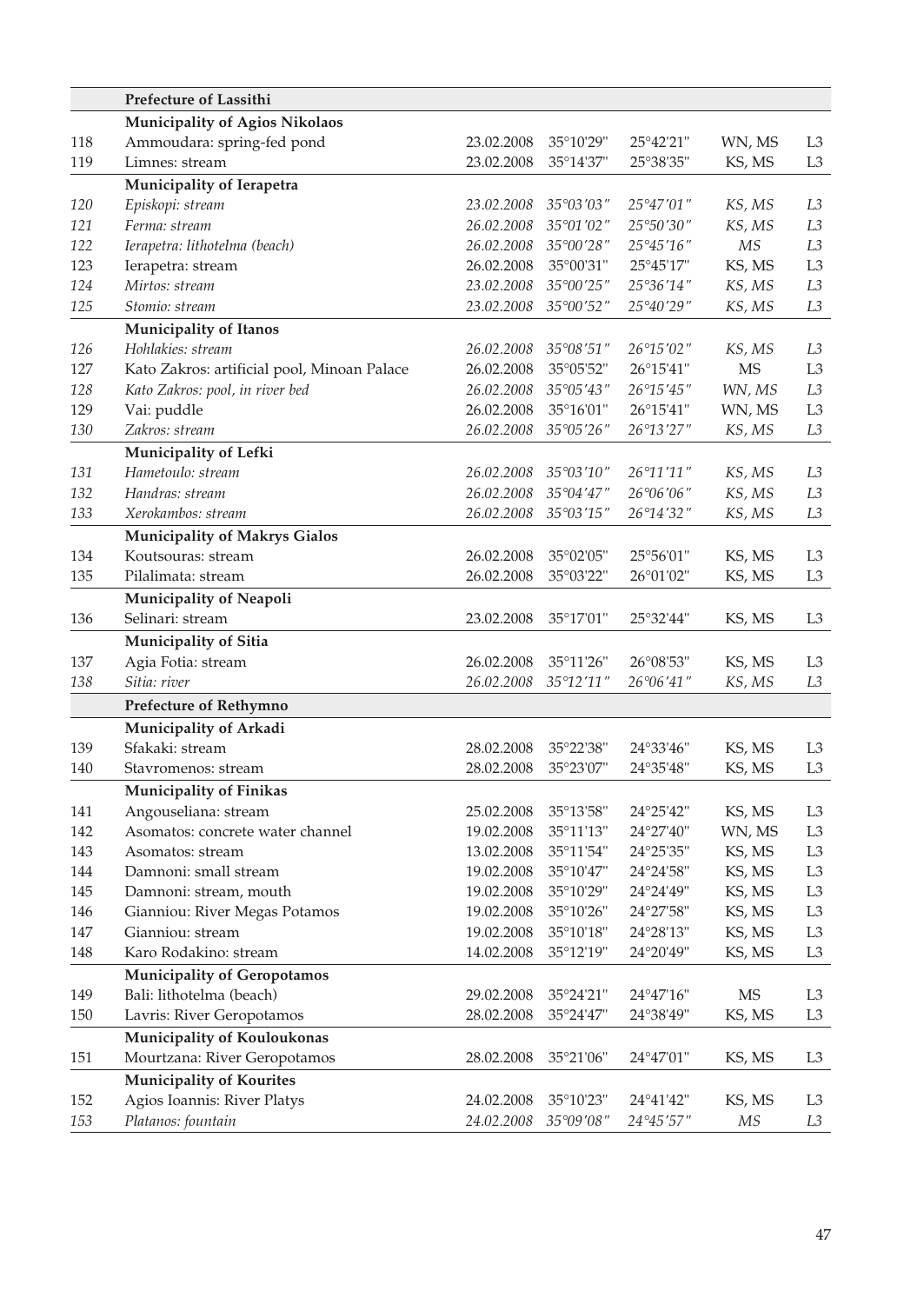| Code | <b>Collecting sites</b>               | Date       | Lon.(N)             | Lat.(E)            | Method   | $\boldsymbol{\mathop{\text{leg}}\nolimits}$ |
|------|---------------------------------------|------------|---------------------|--------------------|----------|---------------------------------------------|
|      | <b>CRETE</b> (continued)              |            |                     |                    |          |                                             |
|      | Prefecture of Rethymno (continued)    |            |                     |                    |          |                                             |
|      | Municipality of Lampis                |            |                     |                    |          |                                             |
| 154  | Agia Fotini: stream                   | 19.02.2008 | 35°09'21"           | 24°28'54"          | KS, MS   | L3                                          |
| 155  | Agia Fotini: stream, mouth            | 19.02.2008 | 35°09'13"           | 24°28'41"          | KS, MS   | L <sub>3</sub>                              |
| 156  | Agia Galini: River Platys             | 24.02.2008 | 35°05'53"           | 24°41'38"          | KS, MS   | L3                                          |
| 157  | Frati: River Kourtaliotiko            | 25.02.2008 | 35°12'19"           | 24°28'21"          | KS, MS   | L <sub>3</sub>                              |
|      | <b>Municipality of Lappas</b>         |            |                     |                    |          |                                             |
| 158  | Dramia: River Mouselas                | 25.02.2008 | 35°21'03"           | 24°19'04"          | KS, MS   | L3                                          |
|      | Municipality of Nikiforos Fokas       |            |                     |                    |          |                                             |
| 159  | Petre: River Petres                   | 25.02.2008 | 35°21'04"           | 24°21'28"          | KS, MS   | L3                                          |
|      | Municipality of Rethymno              |            |                     |                    |          |                                             |
| 160  | Armeni: pool, Late Minoan Cemetery    | 27.02.2008 | 35°19'03"           | $24^{\circ}27'45"$ | WN, MS   | L3                                          |
| 161  | Fotinos: pool                         | 02.03.2008 | $35^{\circ}15'57''$ | 24°28'54"          | WN, MS   | L <sub>3</sub>                              |
| 162  | Goulediana: stream                    | 13.02.2008 | 35°17'20"           | 24°29'57"          | KS, MS   | L3                                          |
| 163  | Kare: stream                          | 13.02.2008 | 35°17'30"           | 24°28'48"          | KS, MS   | L <sub>3</sub>                              |
| 164  | Platanias: River Platanes             | 28.02.2008 | 35°22'02"           | 24°31'28"          | KS, MS   | L3                                          |
|      | Municipality of Sivirtos              |            |                     |                    |          |                                             |
| 165  | Drigies: puddle                       | 24.02.2008 | 35°11'32"           | 24°39'31"          | WN, MS   | L <sub>3</sub>                              |
| 166  | Drigies: stream                       | 24.02.2008 | 35°11'32"           | 24°39'32"          | KS, MS   | L3                                          |
| 167  | Gerakari: stream 1                    | 24.02.2008 | 35°12'52"           | 24°34'00"          | KS, MS   | L <sub>3</sub>                              |
| 168  | Gerakari: stream 2                    | 24.02.2008 | 35°13'15"           | 24°34′50″          | KS, MS   | L3                                          |
| 169  | Gerakari: stream 3                    | 24.02.2008 | $35^{\circ}12'45''$ | 24°36'50"          | KS, MS   | L <sub>3</sub>                              |
| 170  | Hordaki: stream                       | 24.02.2008 | $35^{\circ}10'12"$  | 24°40'33"          | KS, MS   | L <sub>3</sub>                              |
| 171  | Vryses: spring                        | 24.02.2008 | 35°11'52"           | 24°38′39″          | MS       | L3                                          |
| 172  | Vryses: stream                        | 24.02.2008 | $35^{\circ}$ 12'15" | 24°38′00″          | KS, MS   | L3                                          |
|      | <b>CORFU</b>                          |            |                     |                    |          |                                             |
|      | Municipality of Achilion              |            |                     |                    |          |                                             |
| 173  | Komianata: ditch                      | 29.04.2010 | 39°31'42"           | 19°54'01"          | MS-WN    | L4                                          |
|      | <b>Municipality of Agios Georgios</b> |            |                     |                    |          |                                             |
| 174  | Agios Georgios: River Potamos 1       | 26.04.2010 | 39°43'05"           | 19°40'53"          | KS-WN-M  | L4                                          |
| 175  | Agios Georgios: River Potamos 2       | 26.04.2010 | 39°43'22"           | 19°42'05"          | KS-WN-MS | L4                                          |
| 176  | Agios Georgios: stream 1              | 26.04.2010 | 39°43'14"           | 19°40'27"          | KS-WN-MS | L4                                          |
| 177  | Agios Georgios: stream 2              | 26.04.2010 | 39°43'24"           | 19°42'05"          | KS-WN-MS | L <sub>4</sub>                              |
| 178  | Arillas: channel                      | 03.05.2010 | 39°44'46"           | 19°38'57"          | MS-WN    | L4                                          |
| 179  | Arillas: stream                       | 22.04.2010 | 39°44'37"           | 19°39'59"          | KS-WN-MS | L4                                          |
| 180  | Arillas: stream, mouth                | 23.04.2010 | 39°44'32"           | 19°38'57"          | KS-WN-MS | L4                                          |
| 181  | Kopsohilades: River Fonisa            | 22.04.2010 | 39°45'18"           | 19°43'48"          | KS-WN-MS | L <sub>4</sub>                              |
| 182  | Kopsohilades: stream                  | 22.04.2010 | 39°45'14"           | 19°43'42"          | KS-WN-MS | L4                                          |
|      | Municipality of Esperion              |            |                     |                    |          |                                             |
| 183  | Gousades: stream                      | 22.04.2010 | 39°46'13"           | $19^{\circ}42'01"$ | KS-WN-MS | L4                                          |
| 184  | Karousades: stream                    | 23.04.2010 | 39°47'11"           | $19^{\circ}45'55"$ | KS-WN-MS | L4                                          |
| 185  | Kavallouri: stream                    | 23.04.2010 | 39°46'39"           | $19^{\circ}45'58"$ | KS-WN-MS | L4                                          |
| 186  | Kounavades: stream                    | 22.04.2010 | 39°45'28"           | 19°41'31"          | KS-WN-MS | L4                                          |
| 187  | Livadi: River Fonisa                  | 22.04.2010 | 39°46'37"           | 19°43'02"          | KS-WN-MS | L4                                          |
| 188  | Valanio: stream 1                     | 22.04.2010 | 39°44'25"           | 19°44'39"          | KS-WN-MS | L4                                          |
| 189  | Valanio: stream 2                     | 22.04.2010 | 39°44'24"           | 19°44'37"          | KS-WN-MS | L4                                          |
|      | Municipality of Feakon (Faiakon)      |            |                     |                    |          |                                             |
| 190  | Zigos: stream                         | 25.04.2010 | 39°43'30"           | 19°48'02"          | KS-WN-MS | L4                                          |
| 191  | Zigos: well                           | 25.04.2010 | 39°43'44"           | 19°47'56"          | MS-WN    | L4                                          |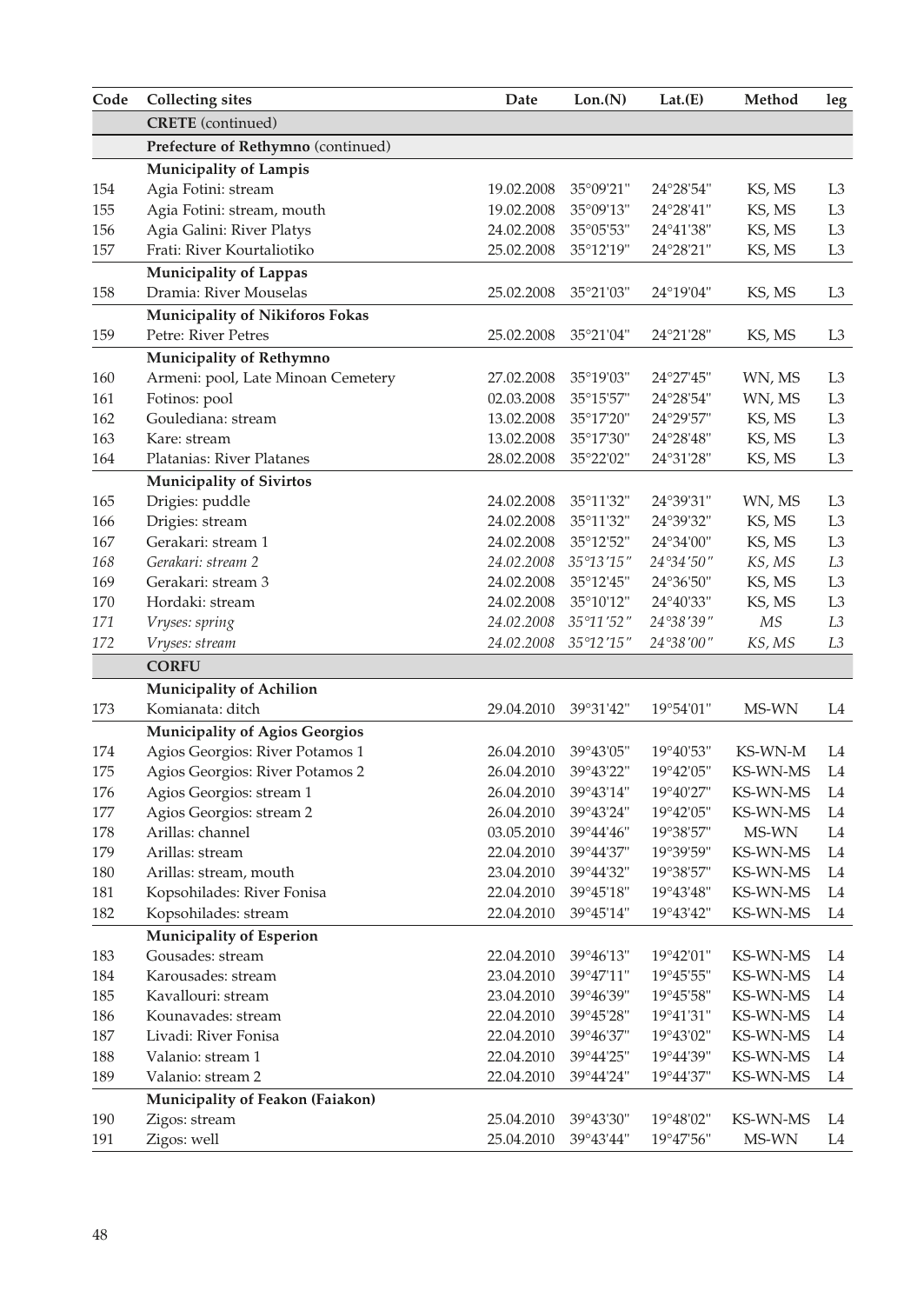|     | Municipality of Kassiopeon        |            |                    |                                          |          |                |
|-----|-----------------------------------|------------|--------------------|------------------------------------------|----------|----------------|
| 192 | Sarakinatika: lithotelma          | 23.04.2010 | 39°45'11"          | 19°55'49"                                | MS-WN    | L4             |
| 193 | Sarakinatika: spring              | 23.04.2010 | 39°45'12"          | 19°55'49"                                | MS-WN    | L4             |
|     | Municipality of Kerkireon         |            |                    |                                          |          |                |
| 194 | Tembloni: Lake Bertonou           | 26.04.2010 | 39°38'49"          | 19°48'17"                                | MS-WN    | L4             |
| 195 | Tembloni: pond-outlet             | 26.04.2010 | 39°38'50"          | 19°48'15"                                | KS-WN-MS | L4             |
|     | Municipality of Korission         |            |                    |                                          |          |                |
| 196 | Marathias: stream                 | 01.05.2010 | 39°25'04"          | 19°59'09"                                | KS-WN-MS | L4             |
| 197 | Marathias: stream, mouth          | 01.05.2010 | 39°24'53"          | 19°59'02"                                | KS-WN-MS | L4             |
| 198 | Mesavrisi: Lake Korision          | 30.04.2010 | 39°27'14"          | 19°52'32"                                | MS-WN    | L4             |
| 199 | Perivoli: stream 1                | 01.05.2010 | 39°25'15"          | 20°00'04"                                | KS-WN-MS | L4             |
| 200 | Perivoli: stream 2                | 01.05.2010 | 39°24'50"          | $20^{\circ}00'29"$                       | KS-WN-MS | L <sub>4</sub> |
| 201 | Petriti: stream                   | 30.04.2010 | 39°26'49"          | 19°59'31"                                | KS-WN-MS | L4             |
| 202 | Roumanades: pool, dry streambed   | 30.04.2010 | 39°26'50"          | 19°58'53"                                | MS-WN    | L4             |
|     |                                   |            |                    |                                          |          |                |
|     | Municipality of Lefkimeon         |            |                    |                                          |          |                |
| 203 | Alikes: channel 1                 | 03.05.2010 | 39°26'44"          | 20°03'37"                                | MS-WN    | L4             |
| 204 | Alikes: channel 2                 | 03.05.2010 | 39°26'49''         | 20°03′38″                                | MS-WN    | L4             |
| 205 | Kavos: stream                     | 03.05.2010 | 39°22'51"          | 20°07'03"                                | KS-WN-MS | L4             |
| 206 | Kritika: stream                   | 01.05.2010 | 39°24'10"          | 20°03′21″                                | KS-WN-MS | L4             |
| 207 | Lefkimmi: stream                  | 01.05.2010 | 39°24'26"          | $20^{\circ}04'04"$                       | KS-WN-MS | L <sub>4</sub> |
| 208 | Melikia: stream                   | 03.05.2010 | 39°24'18"          | 20°05'53"                                | KS-WN-MS | L4             |
| 209 | Vitalades: stream                 | 01.05.2010 | 39°24'13"          | 20°01'44"                                | KS-WN-MS | L4             |
|     | Municipality of Meliteieon        |            |                    |                                          |          |                |
| 210 | Episkopiana: River Mesongi        | 29.04.2010 | 39°29'35"          | 19°54'18"                                | KS-WN-MS | L4             |
| 211 | Gardiki: brooklet                 | 30.04.2010 | 39°28'36"          | 19°53'12"                                | MS-WN    | L4             |
| 212 | Gardiki: channel                  | 30.04.2010 | 39°28'36"          | 19°53'10"                                | MS-WN    | L4             |
| 213 | Gardiki: ditch                    | 30.04.2010 | 39°28'36"          | 19°53'11"                                | MS-WN    | L4             |
| 214 | Kato Pavliana: stream 1           | 29.04.2010 | 39°31'21"          | $19^{\circ}52'40''$                      | KS-WN-MS | L4             |
| 215 | Kato Pavliana: stream 2           | 29.04.2010 | 39°31'32"          | 19°53'08"                                | KS-WN-MS | L <sub>4</sub> |
| 216 | Mesongi: River Mesongi            | 29.04.2010 | 39°28'35"          | 19°55'15"                                | KS-WN-MS | L4             |
| 217 | Mesongi: stream                   | 29.04.2010 | 39°28'34"          | 19°55'16"                                | KS-WN-MS | L4             |
|     | Municipality of Paleokastriton    |            |                    |                                          |          |                |
| 218 | Liapades: stream                  | 26.04.2010 | 39°39'59"          | $19^{\circ}45'48"$                       | KS-WN-MS | L4             |
| 219 | Poulades: pond                    | 27.04.2010 | 39°39'49"          | $19^{\circ}46'49"$                       | MS-WN    | L4             |
| 220 | Poulades: pond with open water    | 27.04.2010 | 39°39'56"          | $19^{\circ}46'46"$                       | MS-WN    | L4             |
| 221 | Poulades: wheel track             | 27.04.2010 | 39°39'56"          | $19^{\circ}46'37"$                       | MS-WN    | L4             |
|     | <b>Municipality of Parelion</b>   |            |                    |                                          |          |                |
| 222 | Afra: stream                      | 27.04.2010 | 39°37'30"          | 19°50'45"                                | KS-WN-MS | L4             |
| 223 | Ermones: River Ropa, mouth        | 28.04.2010 | 39°36'37"          | 19°46'39"                                | KS-WN-MS | L4             |
| 224 | Kanakades: stream                 | 26.04.2010 | 39°39'27"          | $19^{\circ}45'53"$                       | KS-WN-MS | L4             |
| 225 | Kokkini: stream                   | 28.04.2010 | 39°36'32"          | 19°48'44"                                | KS-WN-MS | L4             |
| 226 | Kombitsi: stream 1                | 29.04.2010 | 39°36'30"          | 19°51'44"                                | KS-WN-MS | L <sub>4</sub> |
| 227 | Kombitsi: stream 2                | 29.04.2010 | 39°36'31"          | 19°51'43"                                | KS-WN-MS | L4             |
| 228 | Vatos: River Ropa                 | 28.04.2010 | 39°36'48"          | 19°47'34"                                | KS-WN-MS | L4             |
|     | Municipality of Thinalion         |            |                    |                                          |          |                |
| 229 | Kipriniades: stream               | 25.04.2010 | $39^{\circ}44'16"$ | $19^{\circ}45'46''$                      | KS-WN-MS | L4             |
| 230 | Klimatia: stream 1                | 25.04.2010 | 39°43'50"          | 19°47'09"                                | KS-WN-MS | L <sub>4</sub> |
| 231 | Klimatia: stream 2                | 25.04.2010 | $39^{\circ}44'14"$ | 19°47'07"                                | KS-WN-MS | L4             |
| 232 | Nimfes: well                      | 25.04.2010 | 39°45'21"          | $19^{\circ}47^{\prime}13^{\prime\prime}$ | WN-MS    | L4             |
| 233 | Pantokrator: Monastery of Ipsilos | 25.04.2010 | 39°44'49"          | 19°52'16"                                | МS       | L4             |
| 234 | Pantokrator: stone basin          | 25.04.2010 | 39°44'51"          | 19°52'02"                                | WN-MS    | L4             |
| 235 | Pelekito: Lake Antinioti          | 23.04.2010 | 39°48'51"          | 19°51′43″                                | WN-MS    | L4             |
| 236 | Roda: stream                      | 23.04.2010 | 39°47'31"          | 19°47'10"                                | KS-WN-MS | L4             |
| 237 | Xanthates: spring                 | 25.04.2010 | 39°45'30"          | 19°45'57"                                | MS-WN    | L4             |
|     |                                   |            |                    |                                          |          |                |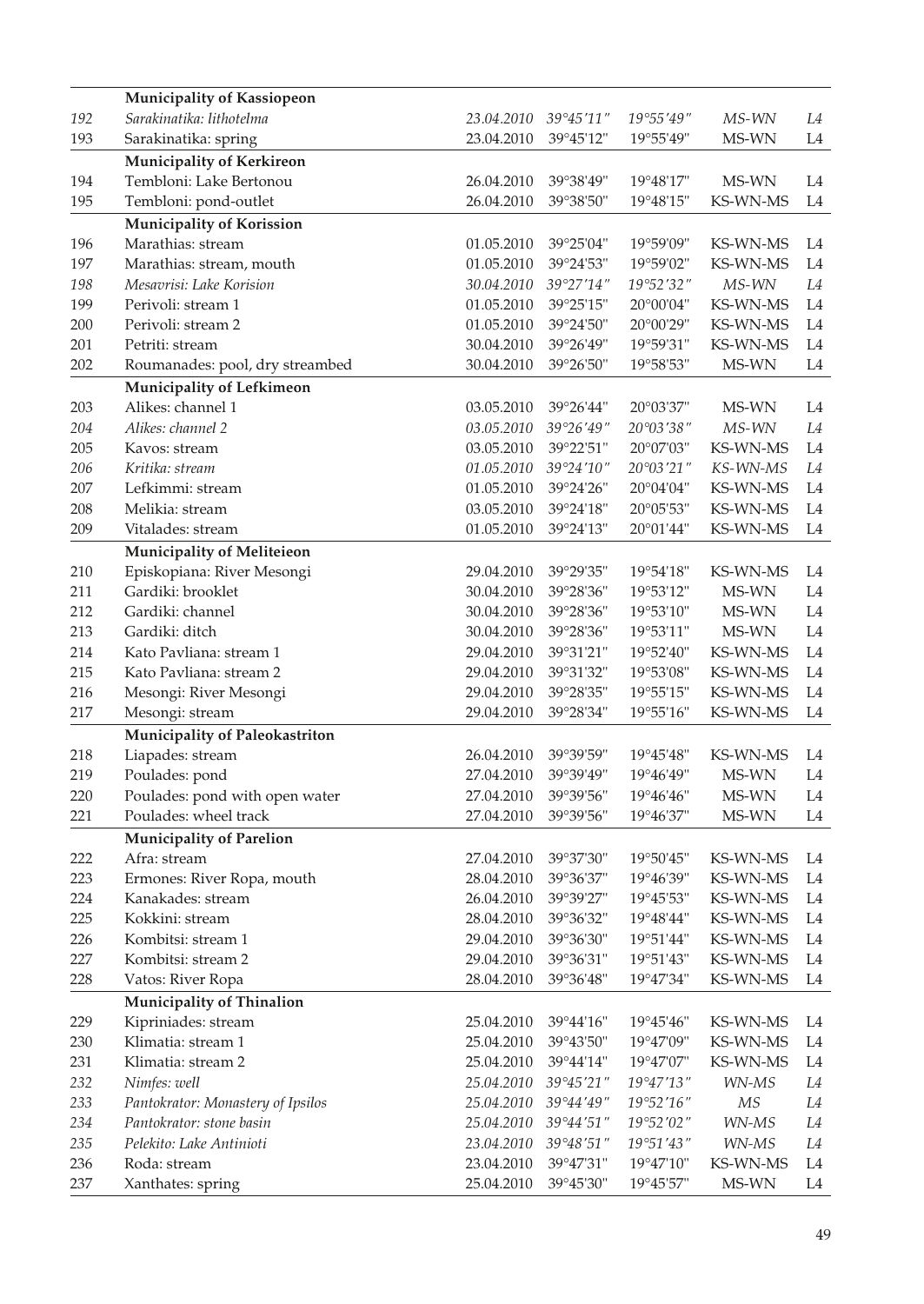*rus* spp. from all three island and hydrophilids from Corfu), Ignacio Ribera (Barcelona, Spain – Hydraenidae from Rhodes and Corfu), Andor Lökkös (Fonyód, Hungary – Hydraenidae from Corfu) and Hans Fery (Berlin, Germany, property of the Naturhistorisches Museum, Wien – most of the dytiscids).

## **Results**

Approximately 4235 specimens belonging to 101 taxa of eight families were collected from the three islands. The most specimens (2261) and species (41) belonged to Dytiscidae, followed by Hydrophilidae (821 specimens, 22 species). Only one representative each of Noteridae and Hydrochidae were collected, both of them from Corfu (in details see Table 2).

The highest number of specimens were collected in Corfu, followed by Crete and Rhodes, and the number of species followed this tendency too (Table 2). To our best knowledge 11, 16 and 18 species were newly recorded for the fauna of Rhodes, Crete and Corfu, respectively. In comparison with the literature, we found 67 % of the species recorded from Rhodes. This proportion is similar in the case

**Table 2.** Number of individuals and species of water beetle families in the three islands based on our collections and literature data (ind. = number of collected individuals; coll. = number of collected species; new = new species for the fauna; lit.  $=$  number of species known only from the literature and/or collections; total  $=$  total number of species recorded from the given island).

|               | Rhodes   |                |                  |                | Crete    |                |                | Corfu        |  |              |                |          |                |
|---------------|----------|----------------|------------------|----------------|----------|----------------|----------------|--------------|--|--------------|----------------|----------|----------------|
|               | ind.     | coll.<br>(new) | lit.             | total          | ind.     | coll.<br>(new) | lit.           | total        |  | ind.         | coll.<br>(new) | lit.     | total          |
| Haliplidae    | $\Omega$ | $\theta$       | $\boldsymbol{0}$ | $\Omega$       | 49       | 3(0)           | $\theta$       | 3            |  |              | 1(0)           | 3        | 4              |
| Dytiscidae    | 305      | 10(2)          | 4                | 14             | 595      | 18(3)          | 21             | 39           |  | 1370         | 29(8)          | 12       | 41             |
| Noteridae     | 0        | $\Omega$       | $\theta$         | $\Omega$       | $\theta$ | $\Omega$       | $\mathbf{0}$   | $\mathbf{0}$ |  | 54           | 1(0)           | $\theta$ | 1              |
| Gyrinidae     | 67       | 3(3)           | $\theta$         | 3              | 83       | 3(3)           | $\overline{2}$ | 4            |  | 203          | 2(0)           | 1        | $\overline{2}$ |
| Hygrobiidae   | 0        | $\theta$       | $\theta$         | $\Omega$       | $\Omega$ | $\Omega$       | $\mathbf{0}$   | $\mathbf{0}$ |  | $\mathbf{0}$ | $\Omega$       |          |                |
| Hydrochidae   | $\Omega$ | $\Omega$       | $\theta$         | $\Omega$       | $\Omega$ | $\Omega$       | $\mathbf{0}$   | $\mathbf{0}$ |  | 14           | 1(0)           | $\theta$ | п              |
| Helophoridae  | 6        | 2(2)           | $\theta$         | $\overline{2}$ | 19       | 4(4)           | 1              | 5            |  | 306          | 7(1)           | 4        | 11             |
| Hydrophilidae | 330      | 7(3)           | $\Omega$         | 7              | 209      | 10(5)          | 1              | 11           |  | 282          | 18(4)          | 7        | 25             |
| Hydraenidae   | 242      | 5(2)           | 12               | 17             | ~16      | 4(1)           | 12             | 16           |  | 93           | 10(5)          | 15       | 25             |
| total         | 950      | 32(12)         | 16               | 48             | $-971$   | 42(16)         | 37             | 79           |  | 2323         | 69(18)         | 43       | 112            |

**Table 3.** List of species which were not collected during our trips in the given islands, but known to occur based on published data and/or database records. PDC = Palaearctic Dytiscidae Catalogue (Nilsson & Hájek 2016); FaEu = Fauna Europaea Database (de Jong et al. 2014); NMPC = Národní muzeum, Praha, Czech Republic (Jiří Hájek); HFPC = Hans Fery's personal collection, property of the Naturhistorisches Museum, Wien.

| Species                                       | Rhodes              | Crete                             | Corfu                          |
|-----------------------------------------------|---------------------|-----------------------------------|--------------------------------|
| Agabus dilatatus (Brullé, 1832)               | FaEu, Gridelli 1929 |                                   |                                |
| Agabus didymus (Olivier, 1795)                |                     | FaEu                              |                                |
| Agabus nebulosus (Forster, 1771)              |                     | FaEu, NMPC                        |                                |
| Berosus byzantinus Ganglbauer, 1904           |                     |                                   | Schödl 1993,<br>Angus 2013     |
| Bidessus calabricus Guignot, 1957             |                     | FaEu                              |                                |
| Bidessus delicatulus (Schaum, 1844)           |                     |                                   | Fery 1992,<br>Angus 2013, HFPC |
| Boreonectes macedonicus (Guéorguiev, 1959)    |                     | Dutton & Angus<br>2007, PDC, HFPC |                                |
| Coelostoma hispanicum (Kuster, 1848)          |                     |                                   | Hebauer &<br>Klausnitzer 1998  |
| Coelostoma orbiculare (Fabricius, 1775)       |                     |                                   | Angus 2013                     |
| Cybister lateralimarginalis (De Geer, 1774)   | FaEu, Gridelli 1929 | FaEu                              | Angus 2013, HFPC               |
| Cybister tripunctatus africanus Laporte, 1835 |                     |                                   | Angus 2013                     |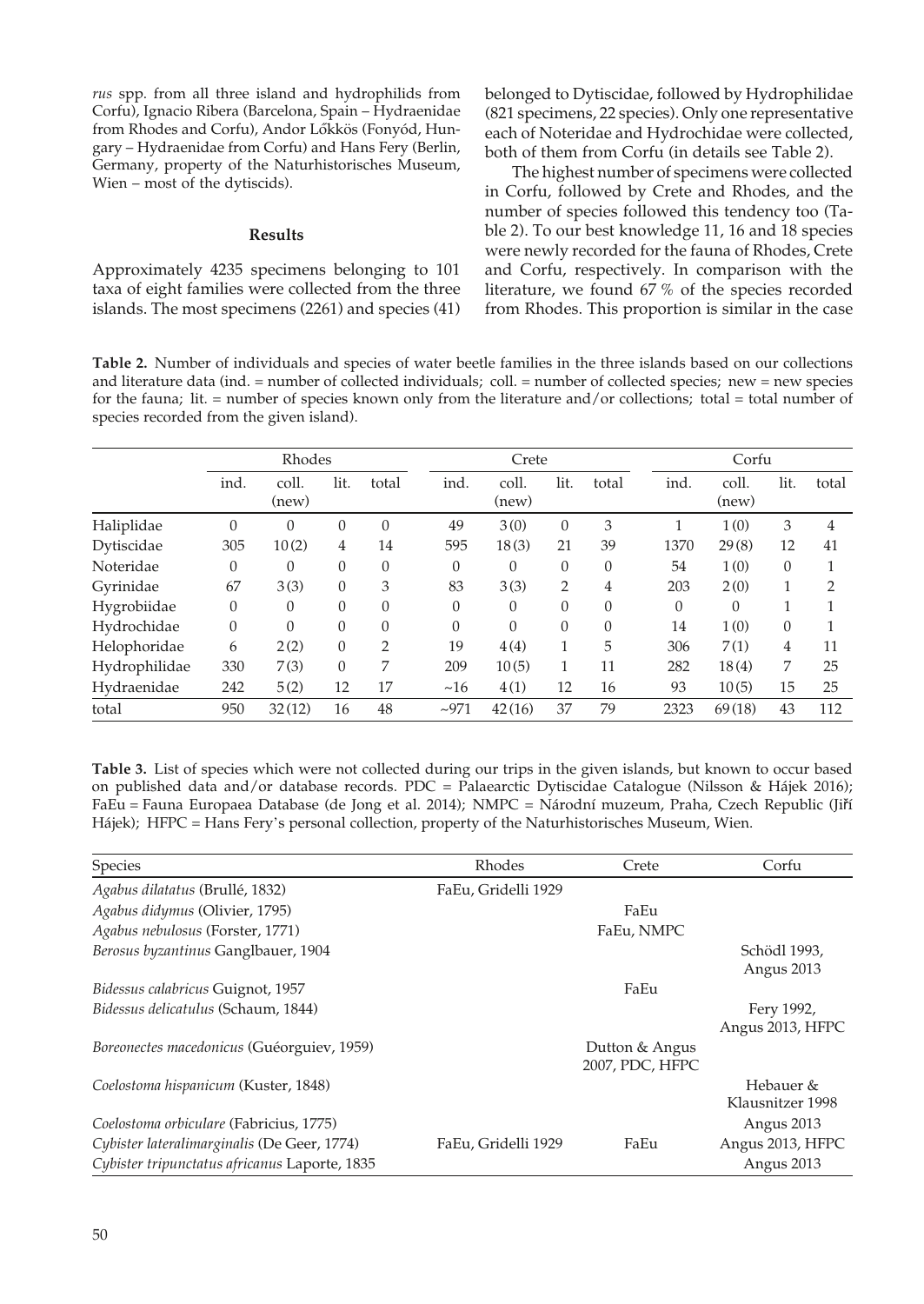| Species                                               | Rhodes                                              | Crete                                   | Corfu                                |
|-------------------------------------------------------|-----------------------------------------------------|-----------------------------------------|--------------------------------------|
| Deronectes moestus inconspectus (Leprieur, 1876)      |                                                     | Wewalka 1977b                           |                                      |
| Dytiscus circumflexus Fabricius, 1801                 |                                                     | FaEu                                    |                                      |
| Dytiscus pisanus Laporte, 1835                        |                                                     | FaEu                                    |                                      |
| Dytiscus mutinensis Branden, 1885                     |                                                     |                                         | Angus 2013, HFPC                     |
| Enochrus testaceus (Fabricius, 1801)                  |                                                     |                                         | Angus 2013                           |
| <i>Eretes sticticus</i> (Linnaeus, 1767) <sup>1</sup> |                                                     | FaEu                                    |                                      |
| Graptodytes fractus (Sharp, 1882)                     |                                                     | FaEu                                    |                                      |
| Gyrinus distinctus Aubé, 1836                         |                                                     | Svensson 1977                           |                                      |
| Gyrinus dejeani Brullé, 1832                          |                                                     | <b>NMPC</b>                             | <b>NMPC</b>                          |
| Haliplus dalmatinus Müller, 1900                      |                                                     |                                         | van Vondel 1997                      |
| Helophorus kervillei d'Orchymont, 1932                |                                                     |                                         | Angus 1992, 1998,<br>2013            |
| Helophorus liguricus Angus, 1970                      |                                                     |                                         | Angus 1992, 2013                     |
| Helophorus minutus Fabricius, 1775                    |                                                     |                                         | Angus 1992, 2013                     |
| Helophorus pallidipennis Mulsant & Wachanru, 1852     |                                                     | Angus 1998                              |                                      |
| Helophorus singularis Miller, 1881                    |                                                     |                                         | Angus 1992, 2013                     |
| Hydraena speciosa d'Orchymont, 1944                   | Janssens 1965, FaEu                                 |                                         |                                      |
| Hydraena subinflata d'Orchymont, 1944                 | FaEu                                                |                                         |                                      |
| Hydraena subintegra Ganglbauer, 1901                  |                                                     |                                         | Janssens 1965,                       |
|                                                       |                                                     |                                         | Audisio et al. 1996                  |
| Hydraena vedrasi d'Orchymont, 1931                    |                                                     |                                         | Audisio et al. 1996                  |
| Hydrobius convexus Brullé, 1835 <sup>2</sup>          |                                                     |                                         | Hebauer &                            |
|                                                       |                                                     |                                         | Klausnitzer 1998                     |
| Hydroglyphus geminus (Fabricius, 1792)                |                                                     |                                         | Angus 2013, HFPC                     |
| Hydroglyphus signatellus (Klug, 1834)                 |                                                     |                                         | Angus 2013                           |
| Hydrophilus piceus (Linnaeus, 1758)                   |                                                     |                                         | Angus 2013                           |
| Hydroporus bodemeyeri Ganglbauer, 1900 <sup>3</sup>   | Wewalka 1971,<br>Hájek & Fikáček<br>2010, FaEu, PDC | FaEu                                    |                                      |
| Hydroporus brucki Wehncke, 1875                       |                                                     | Fery & Petrov 2005, Fery & Petrov 2005  |                                      |
|                                                       |                                                     | FaEu                                    |                                      |
| Hydroporus discretus Fairmaire & Brisout, 1859        |                                                     | FaEu                                    |                                      |
| Hydroporus dobrogeanus Ienistea, 1962 <sup>4</sup>    |                                                     | FaEu, Pederzani                         |                                      |
|                                                       |                                                     | 1989, NMPC, HFPC                        |                                      |
| Hydroporus obsoletus Aube, 1838                       |                                                     | FaEu, NMPC, HFPC                        |                                      |
| Hydroporus pubescens (Gyllenhal, 1808)                | FaEu                                                |                                         |                                      |
| Hydrovatus cuspidatus (Kunze, 1818)                   |                                                     | FaEu                                    |                                      |
| Hygrobia hermanni (Fabricius, 1775)                   |                                                     |                                         | Dettner 1997                         |
| Hygrotus confluens (Fabricius, 1787)                  |                                                     | FaEu, HFPC                              |                                      |
| Hygrotus inaequalis (Fabricius, 1777)                 |                                                     |                                         | Angus 2013                           |
| Hygrotus parallellogrammus (Ahrens, 1812)             |                                                     | FaEu                                    |                                      |
| Hyphydrus anatolicus Guignot, 1957                    |                                                     |                                         | Wewalka 1984,                        |
|                                                       |                                                     |                                         | Angus 2013                           |
| Hyphydrus aubei Ganglbauer, 1891                      |                                                     |                                         | Angus 2013                           |
| Laccobius cretaeus Gentili, 1975                      |                                                     | Gentili 1975, Gentili<br>& Chiesa 1975, |                                      |
| Laccophilus minutus (Linnaeus, 1758)                  |                                                     |                                         | Schaeflein 1983,<br>Angus 2013, HFPC |
| Limnebius gridellii Pretner, 1929                     |                                                     | Jäch 1993a, FaEu                        |                                      |
| Limnebius murcus d'Orchymont, 1945                    |                                                     | Jäch 1993a, FaEu                        |                                      |
| Limnebius murentius d'Orchymont, 1945                 | Jäch 1993a, FaEu                                    |                                         |                                      |
| Limnebius paganettii Ganglbauer, 1904                 |                                                     |                                         | Jäch 1993a                           |
| Limnebius papposus Mulsant, 1844                      | FaEu                                                |                                         | Jäch 1993a                           |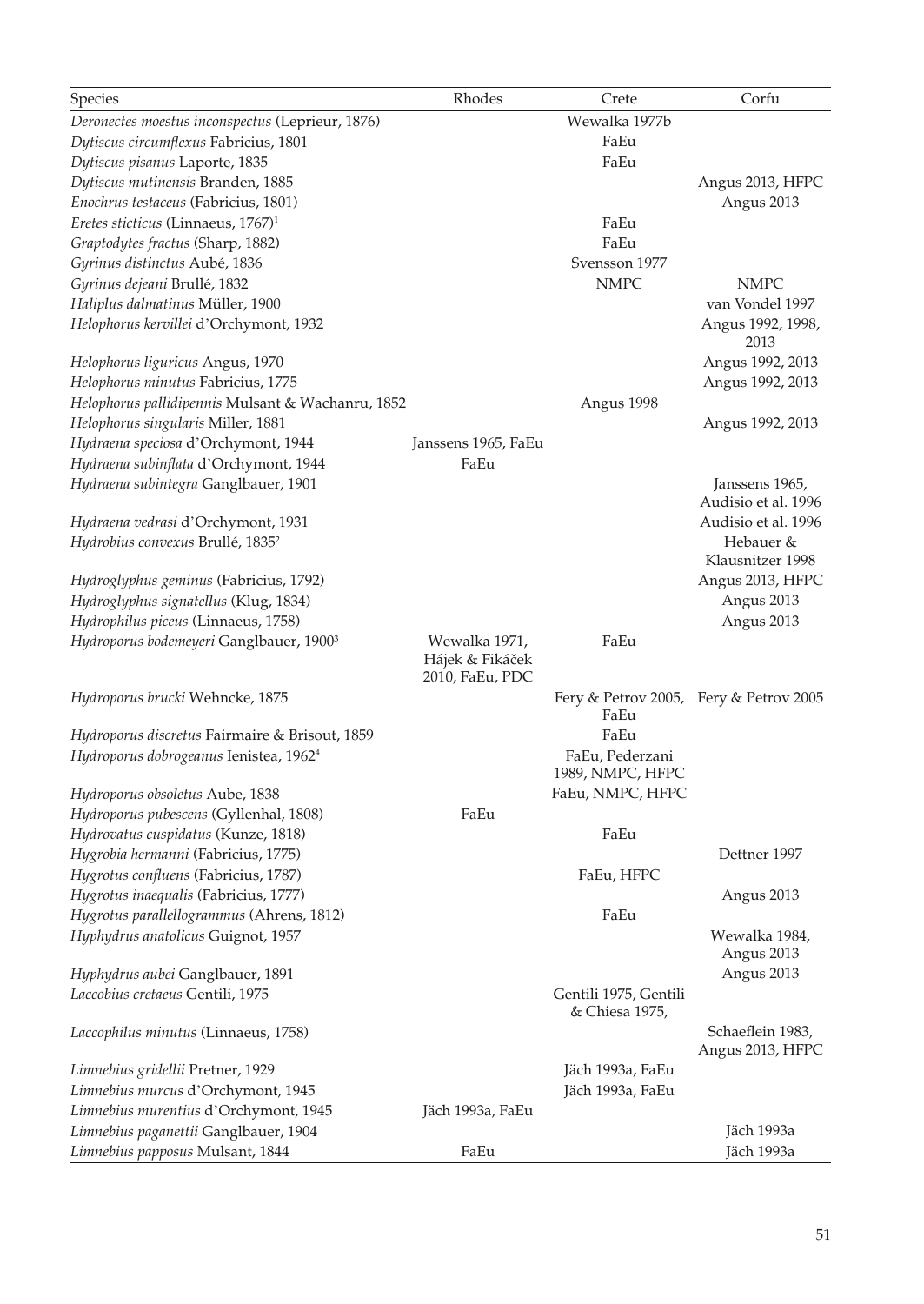| Species                                      | Rhodes              | Crete                      | Corfu                                  |
|----------------------------------------------|---------------------|----------------------------|----------------------------------------|
| Limnebius perparvulus Rey, 1884              | Jäch 1993a, FaEu    |                            |                                        |
| Limnebius stagnalis Guillebeau, 1890         |                     |                            | Jäch 1993a,<br>Angus 2013              |
| Meladema coriacea Laporte, 1835              |                     | Wewalka 1977b,<br>FaEu     |                                        |
| Nebrioporus canaliculatus (Lacordaire, 1835) |                     | FaEu                       |                                        |
| Nebrioporus ceresyi (Aube, 1838)             |                     | Toledo 2009,<br>FaEu, HFPC |                                        |
| Ochthebius adriaticus Reitter, 1886          |                     | Jäch 1989b, FaEu           | Jäch 1989b                             |
| Ochthebius anaxagoras Jach, 1999             |                     | Jäch 1999, FaEu            | Jäch 1989b <sup>5</sup> ,<br>Jäch 1999 |
| Ochthebius annae Ferro, 1979                 |                     | Jäch 1990, FaEu            |                                        |
| Ochthebius corcyraeus Jach, 1990             |                     |                            | Jach 1990                              |
| Ochthebius dalmatinus Ganglbauer, 1904       |                     | Jäch 1999, FaEu            |                                        |
| Ochthebius dilatatus Stephens, 1829          | FaEu                |                            | Jach 1990,<br>Angus 2013               |
| Ochthebius hellenicus (Ienistea, 1988)       | FaEu                | Jäch 1991, FaEu            |                                        |
| Ochthebius lanuginosus Reiche & Saulcy, 1856 |                     | Jäch 1989a, FaEu           |                                        |
| Ochthebius lividipennis Peyron, 1858         |                     |                            | Jäch 1992b                             |
| Ochthebius meridionalis Rey, 1885            | FaEu                |                            | Jäch 1992b                             |
| Ochthebius olicinium Jach, 1990              |                     |                            | Jäch 1990                              |
| Ochthebius peregrinus d'Orchymont, 1941      |                     |                            | Jäch 1990                              |
| Ochthebius pusillus Stephens, 1835           |                     |                            | Jäch 1992b                             |
| Ochthebius ragusae Kuwert, 1887              |                     | Jäch 1989a, FaEu           |                                        |
| Ochthebius steinbuehleri (Reitter, 1886)     | FaEu, Gridelli 1929 | Jäch 1993b, FaEu           |                                        |
| Ochthebius subinteger Mulsant & Rey, 1861    |                     | FaEu                       |                                        |
| Ochthebius subpictus Wollaston, 1857         | FaEu                | Jäch 1992b, FaEu           | Jäch 1992b                             |
| Ochthebius thermalis Janssens, 1965          | FaEu                | Jäch 1991, FaEu            |                                        |
| Ochthebius viridis Peyron, 1858              | FaEu                |                            | Jäch & Delgado 2008 <sup>6</sup>       |
| Paracymus aeneus (Germar, 1824)              |                     |                            | Angus 2013                             |
| Peltodytes caesus (Duftschmid, 1805)         |                     |                            | Angus 2013                             |
| Peltodytes rotundatus (Aubé, 1836)           |                     |                            | <b>HFPC</b>                            |
| Porhydrus obliquesignatus (Bielz, 1852)      |                     |                            | Angus 2013, HFPC                       |

- 1 This record may refer to old data of *Eretes griseus* (Fabricius, 1781). Before the revision or the *Eretes* genus (Miller 2002) *E. griseus* was considered as a synonym of *E. sticticus*. There are new records of *E. sticticus* from the Greek mainland (Hájek et al. 2015) and might be represented on Crete, but the occurrence of *E. griseus* cannot be excluded; although it is regarded as regionally extinct from many parts of Europe, it has recent records from various parts of Greece.
- 2 *Hydrobius convexus* was mentioned from Corfu by Hebauer & Klausnitzer (1998), but nowhere else, and it is missing from other catalogues and databases. Its distribution was mainly concentrated to the western Mediterranean (France, Italy, Portugal and Spain) and North Africa (Algeria and Tunisia), but also known from Asian Turkey (Incekara & Bouzid 2007, Löbl & Löbl 2015, Mart et al. 2010), so the occurrence in Corfu cannot surely be excluded.
- 3 *Hydroporus bodemeyeri* is divided to three subspecies (Hájek & Fikácek 2010): *H. b. cariaensis* Hájek & Fikácek, 2010 occurs in Rhodes and along the south-western coast of Asian Turkey, *H. b. guignoti* Gschwendtner, 1935 is known from the Greek mainland and southern part of the Balkan Peninsula, while the distribution of the nominotypical subspecies is confined to North-eastern Aegean Islands and to the western half of Asian Turkey. FaEu Database also lists this species from Crete, but there is no information about the origin of this record and on which subspecies can be there.
- 4 Pederzani (1989) published occurrence of *H. jurjurensis* from Crete, this record refers to *H. dobrogeanus*. For more info see the text.
- 5 This paper mentioned *O. poweri* Rye, 1869 from Corfu, but this species does not occur in that region, and records refer to *O. anaxagoras* (Manfred Jäch personal communication).
- 6 *Ochthebius viridis fallaciosus* Ganglbauer, 1901 was published from Corfu. We also recorded the species from that island, but without subspecific identification, our record may also refer to this subspecies.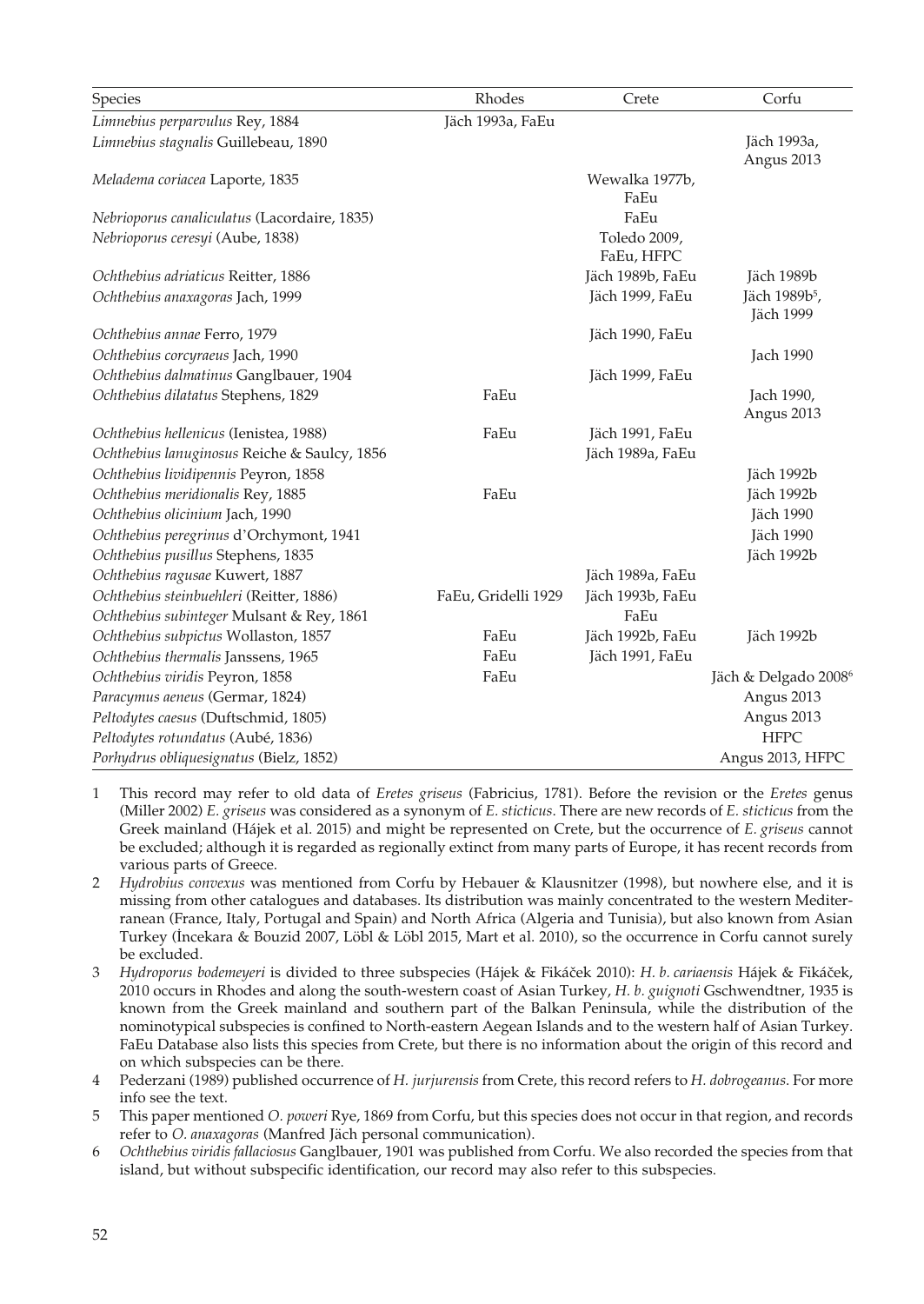of Corfu (62 %), but somewhat lower in the case of Crete (55 %).

## **List of species with collecting localities and numbers of individuals**

#### **Hydradephaga**

#### **Dytiscidae**

(identified by Hans Fery)

- *Agabus* (*Gaurodytes*) *biguttatus* (Olivier, 1795) RHODES: 003, 1; 026, 1; 033, 3; 039, 11. – CRETE: 059, 1; 064, 3; 066, 1; 067, 1; 070, 1; 073, 2; 076, 1; 077, 20; 078, 3; 079, 8; 081, 2; 083, 2; 086, 1;089, 1; 093, 7; 095, 3; 096, 2; 097, 1; 098, 3; 099, 20; 103, 2; 104, 3; 105, 1; 106, 4; 108, 1; 112, 1; 113, 1; 115, 6; 116, 3; 117, 2; 134, 1; 136, 2; 137, 1; 139, 6; 140, 4; 141, 4; 142, 1; 146, 1; 151, 13; 152, 4; 154, 2; 156, 1; 157, 1; 164, 3; 166, 1; 167, 2; 169, 4; 170, 1. – CORFU\*: 175, 16; 177, 2; 179, 2; 189, 1; 201, 1; 209, 2; 210, 6; 214, 1; 237, 1.
- *Agabus* (*Gaurodytes*) *bipustulatus* (Linnaeus, 1767) RHO-DES: 057, 2. – CRETE: 061, 1; 063, 1; 074, 1; 077, 4; 099, 3; 105, 1; 119, 2; 155, 3; 159, 3; 160, 1; 161, 1. – CORFU: 179, 1; 182, 4; 183, 1; 184, 1; 186, 8; 189, 1; 190, 2; 202, 17; 205, 2; 207, 1; 208, 1; 210, 2; 212, 2; 213, 9; 224, 1; 225, 2; 226, 1; 230, 2; 231, 1.
- *Agabus* (*Gaurodytes*) *conspersus* (Marsham, 1802) CRETE: 108, 1; 123, 1. – CORFU\*: 185, 1; 208, 2.
- *Agabus* (*Gaurodytes*) *didymus* (Olivier, 1795) CORFU\*: 174, 6; 176, 4; 180, 4; 184, 4; 185, 6; 186, 3; 187, 1; 196, 2; 201, 6; 205, 8; 207, 4; 209, 1; 210, 2; 217, 3; 224, 1; 226, 1; 227, 2; 229, 1.
- *Agabus* (*Gaurodytes*) *dilatatus* (Brullé, 1832) CRETE: 064, 1; 073, 3; 076, 2; 077, 3; 079, 1; 081, 2; 084, 2; 089, 2; 136, 2; 137, 2; 141, 5; 151, 1; 154, 1; 155, 1; 157, 1; 170, 2. – CORFU: 174, 3; 175, 8; 176, 3; 177, 3; 178, 2; 179, 9; 180, 1; 182, 2; 183, 4; 184, 8; 185, 8; 186, 12; 190, 7; 193, 1; 200, 1; 201, 4; 202, 3; 205, 3; 207, 3; 209, 2; 210, 3; 213, 1; 214, 16; 215, 3; 216, 1; 217, 1; 218, 6; 222, 2; 225, 1; 226, 4; 227, 6; 229, 9; 230, 10; 231, 8; 237, 2.
- *Agabus* (*Gaurodytes*) *nebulosus* (Forster, 1771) CORFU: 207, 1.
- *Bidessus calabricus* Guignot, 1957 RHODES: 005, 2; 026, 1.
- *Bidessus cretensis* Fery, 1992 CRETE: 151, 5.
- *Bidessus muelleri* Zimmermann, 1927 CORFU: 173, 18; 176, 1; 194, 2; 219, 22; 220, 24; 224, 1.
- *Colymbetes fuscus* (Linnaeus, 1758) CRETE\*: 063, 1.
- *Deronectes moestus inconspectus* (Leprieur, 1876) CORFU: 174, 7; 175, 2; 176, 1; 177, 1; 180, 1; 184, 4; 189, 2; 210, 2; 217, 1; 226, 1; 230, 16; 231, 6.
- *Deronectes sahlbergi* Zimmermann, 1932 RHODES: 002, 1; 003, 8; 005, 23; 029, 1; 033, 23; 034, 35; 035, 1; 038, 1; 039, 1; 042, 3; 043, 4; 057, 1.
- *Graphoderus cinereus* (Linnaeus, 1758) CORFU\*: 219, 1.
- *Graptodytes flavipes* (Olivier, 1795) CRETE: 161, 2. CORFU: 184, 1; 207, 10; 209, 6; 218, 3.
- *Graptodytes fractus* (Sharp, 1882) CORFU: 174, 4; 179, 6; 180, 3; 186, 6; 190, 6; 191, 10; 202, 6; 207, 1; 218, 16; 223, 1; 224, 1; 228, 1; 230, 3.
- *Graptodytes veterator veterator* (Zimmermann, 1918) CORFU: 184, 1; 187, 1; 194, 3; 195, 1; 202, 1; 212, 1; 213, 3; 218, 11; 219, 18; 223, 3; 224, 13; 225, 1; 226, 1; 227, 2; 228, 30.
- *Hydaticus* (*Hydaticus*) *transversalis transversalis* (Pontoppidan, 1763) – CORFU\*: 219, 2.
- *Hydaticus* (*Prodaticus*) *leander* (Rossi, 1790) CRETE\*: 063, 2. – CORFU\*: 228, 1.
- *Hydroglyphus geminus* (Fabricius, 1792) RHODES\*: 026, 1. – CRETE: 063, 12; 113, 1; 158, 2.
- *Hydroporus distinguendus* Desbrochers des Loges, 1871 (males) – CORFU: 194, 1; 218, 4; 219, 3; 223, 1; 224, 3; 226, 1.
- *Hydroporus hebaueri* Hendrich, 1990 CORFU: 175, 1; 218, 9; 221, 2; 222, 3; 224, 11; 226, 1; 227, 7; 228, 6.
- *Hydroporus jonicus jonicus* L. Miller, 1862 (males) CORFU: 213, 3; 218, 2; 219, 6; 212, 2; 223, 1; 224, 1; 225, 2; 226, 1; 227, 1; 228, 18.
- *Hydroporus jonicus* / *distinguendus* (females) CORFU: 186, 1; 187, 1; 195, 1; 201, 1; 202, 2; 212, 1; 213, 2; 217, 1; 218, 2; 219, 7; 223, 1; 224, 8; 225, 1; 228, 21.
- *Hydroporus memnonius* Nicolai, 1822 CORFU: 178, 6; 179, 1; 182, 2; 184, 1; 185, 1; 186, 3; 190, 1; 194, 1; 201, 1; 202, 13; 205, 3; 209, 1; 213, 3; 217, 1; 218, 6; 219, 4; 224, 1; 225, 4; 226, 1; 227, 1; 228, 9.

*Hydroporus obsoletus* Aubé, 1838 – CORFU\*: 201, 1; 231, 6.

- *Hydroporus pubescens* (Gyllenhal, 1808) CRETE: 063, 1; 129, 1; 161, 5. – CORFU: 190, 2; 201, 1; 208, 2; 218, 1; 219, 1; 224, 1.
- *Hydroporus tessellatus* (Drapiez, 1819) RHODES: 003, 2; 015, 2; 026, 30; 032, 6; 034, 1; 035, 1; 039, 5; 041, 4; 057, 1. – CRETE: 064, 1; 087, 1; 093, 1; 105, 1; 155, 2; 159, 9; 160, 4; 161, 2. – CORFU: 174, 3; 175, 2; 177, 1; 179, 8; 182, 2; 183, 4; 184, 3; 185, 3; 186, 26; 190, 31; 201, 6; 202, 7; 205, 4; 207, 23; 208, 12; 209, 3; 210, 2; 213, 16; 215, 3; 216, 1; 218, 6; 219, 3; 222, 3; 223, 2; 224, 6; 227, 2; 229, 1; 230, 2; 231, 2.
- *Hyphydrus aubei* Ganglbauer, 1891 CRETE: 058, 1; 088, 1; 092, 3; 113, 7; 118, 3.

*Ilybius chalconatus* group (females) – CRETE: 161, 2.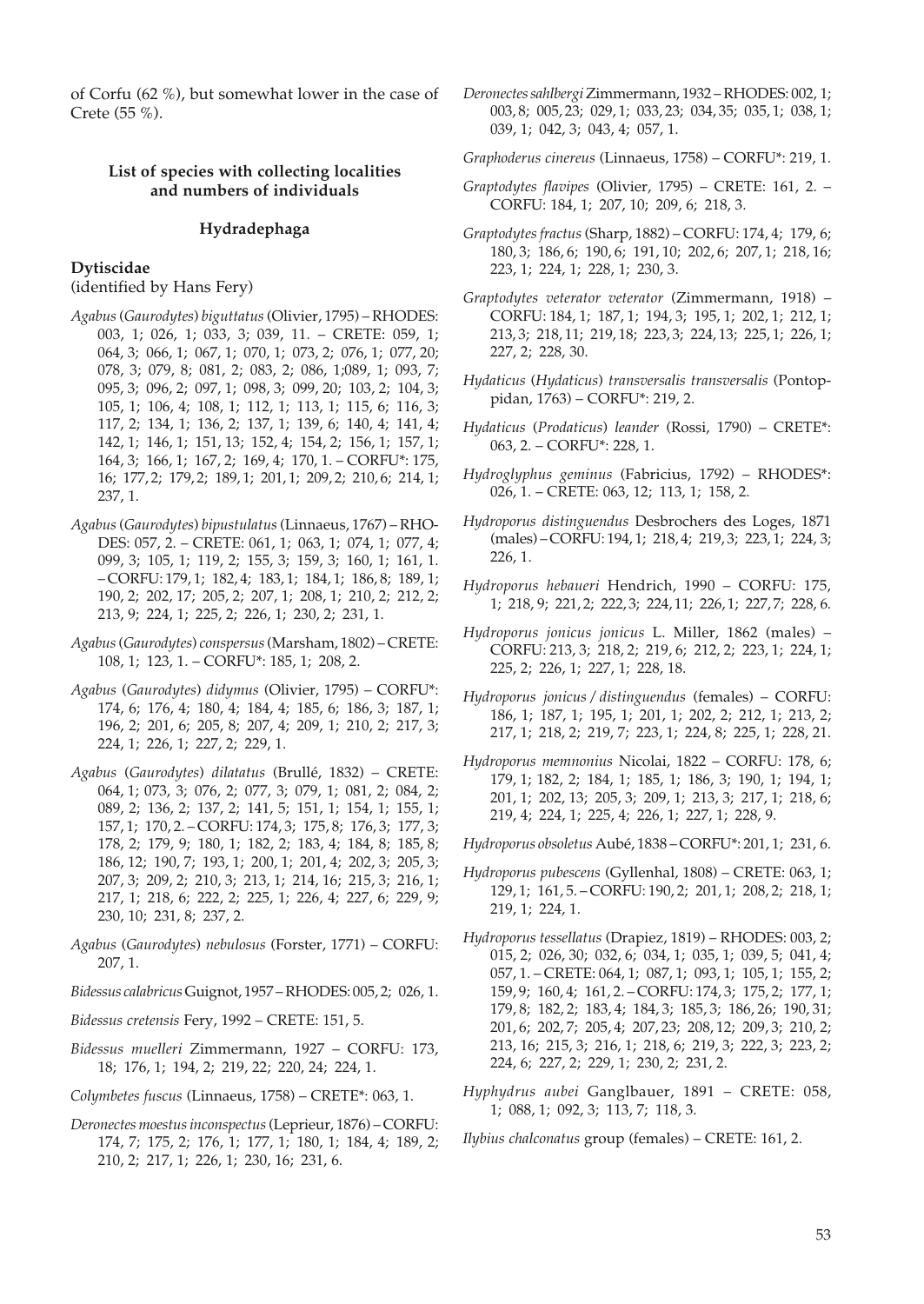- *Ilybius pseudoneglectus* (Franciscolo, 1972) CORFU: 184, 1; 187, 1; 194, 4; 208, 2; 212, 1; 218, 14; 219, 7; 224, 9; 225, 4; 226, 2; 228, 13; 237, 1.
- *Laccophilus hyalinus* (De Geer, 1774) RHODES: 002, 20; 003, 9; 006, 2; 008, 1; 010, 5; 011, 5; 012, 1; 014, 3; 015, 4; 028, 8; 029, 4; 031, 2; 038, 1; 039, 2; 044, 1; 053, 8. – CRETE: 062, 3; 066, 3; 074, 6; 081, 1; 088, 2; 093, 4; 094, 1; 098, 7; 113, 2; 139, 2; 140, 4; 147, 4; 152, 5; 155, 6; 157, 2; 158, 7; 159, 4; 164, 5. – CORFU: 174, 9; 181, 6; 184, 4; 185, 3; 187, 12; 188, 2; 196, 1; 199, 1; 201, 2; 205, 7; 207, 7; 209, 1; 210, 10; 217, 1; 223, 2; 228, 8.
- *Laccophilus minutus* (Linnaeus, 1758) CRETE: 063, 1; 092, 5; 161, 2.
- *Laccophilus poecilus* Klug, 1834 RHODES\*: 026, 1. CORFU: 219, 3; 228, 1.
- *Liopterus haemorrhoidalis* (Fabricius, 1787) CRETE\*: 063, 10. – CORFU: 219, 7; 220, 1; 224, 1; 228, 3.
- *Melanodytes pustulatus* (Rossi, 1792) CORFU: 195, 1; 202, 1; 228, 2.
- *Nebrioporus amicorum* Toledo, 2009 CRETE: 060, 2; 070, 1; 080, 14; 081, 17; 084, 4; 093, 3; 096, 5; 139, 2; 140, 1; 151, 2; 152, 1; 154, 1; 158, 1; 170, 1.
- *Nebrioporus stearinus suavis* (Sharp, 1882) RHODES: 005, 3; 008, 7; 015, 4; 026, 2; 039, 1; 042, 1; 043, 1; 046, 2; 047, 1; 048, 2; 049, 1; 051, 16.
- *Porhydrus genei* (Aubé, 1838) CORFU: 219, 2; 220, 3.
- *Rhantus* (*Rhantus*) *suturalis* (W.S. Macleay, 1825) COR-FU\*: 213, 1.
- *Scarodytes halensis* (Fabricius, 1787) RHODES: 026, 1; 027, 1; 029, 1; 032, 6; 033, 2.
- *Scarodytes malickyi* Wewalka, 1977 CRETE: 061, 1; 066, 1; 074, 6; 077, 9; 081, 1; 084, 3; 088, 19; 090, 1; 093, 14; 094, 1; 095, 1; 096, 5; 098, 2; 099, 2; 105, 1; 139, 6; 140, 19; 146, 1; 151, 6; 152, 2; 154, 6; 155, 7; 156, 22; 157, 7; 158, 1; 159, 8; 164, 10; 167, 6; 170, 5.
- *Scarodytes savinensis cercyrae* Fery & Štastný, 2007 CORFU: 174, 16; 175, 3; 176, 8; 180, 6; 184, 4; 188, 7; 189, 7; 190, 17; 196, 6; 199, 8; 200, 2; 201, 3; 205, 2; 207, 9; 209, 24; 210, 16; 213, 6; 214, 2; 215, 2; 216, 1; 217, 12; 218, 1; 226, 10; 227, 1; 229, 1; 230, 16; 231, 2.

#### **Gyrinidae**

(identified by Hans Fery)

*Aulonogyrus striatus* (Fabricius, 1792) – CRETE\*: 164, 1.

*Gyrinus caspius* Ménétriés, 1832 – CRETE\*: 164, 1.

*Gyrinus dejeani* Brullé, 1832 – CORFU: 173, 1; 180, 2.

*Gyrinus distinctus* Aubé, 1836 – RHODES\*: 012, 4.

- *Gyrinus substriatus* Stephens, 1829 RHODES\*: 003, 1; 013, 1; 021, 2; 041, 7.
- *Gyrinus urinator* Illiger, 1807 RHODES: 002, 1; 008, 5; 026, 1; 035, 5; 039, 10; 049, 1; 051, 13; 053, 5; 054, 4; 055, 6; 057, 1. – CRETE\*: 064, 2; 066, 12; 078, 1; 088, 5; 093, 1; 139, 3; 140, 5; 145, 10; 146, 1; 147, 1; 150, 1; 157, 6; 158, 7; 159, 9; 161, 6; 164, 9; 167, 2. – CORFU: 174, 30; 175, 4; 176, 2; 180, 7; 182, 1; 183, 6; 184, 1; 185, 2; 186, 13; 189, 3; 196, 17; 199, 1; 201, 16; 202, 10; 207, 16; 208, 16; 209, 11; 210, 14; 212, 4; 213, 7; 215, 3; 216, 10; 225, 2; 227, 3; 230, 1.

## **Haliplidae**

(identified by Hans Fery and Zoltán Csabai)

- *Haliplus lineatocollis* (Marsham, 1802) CRETE: 064, 1; 066, 2; 074, 4; 092, 1; 095, 1; 140, 2; 151, 21; 155, 4; 156, 1; 159, 1 – CORFU: 202, 1.
- *Haliplus variegatus* Sturm, 1834 CRETE: 095, 1; 161, 8.
- *Peltodytes rotundatus* (Aubé, 1836) CRETE: 092, 2.

## **Noteridae**

(identified by Hans Fery)

*Noterus clavicornis* (De Geer, 1774) – CORFU: 173, 9; 187, 1; 194, 12; 219, 6; 228, 26.

#### **Hydrophiloidea**

#### **Helophoridae**

(identified by Robert Angus)

- *Helophorus* (*Helophorus*) *milleri* Kuwert, 1886 CRETE\*: 104, 1; 159, 1; 161, 2. – CORFU: 183, 2; 187, 1; 194, 12; 202, 3; 213, 3; 224, 5; 225, 3.
- *Helophorus* (*Rhopalohelophorus*) *asperatus* Rey, 1885 CORFU: 181, 1; 182, 2; 186, 6; 187, 3; 190, 1; 224, 4.
- *Helophorus* (*Rhopalohelophorus*) *brevipalpis* Bedel, 1881 RHODES\*: 032, 1. – CRETE\*: 078, 1; 161, 1. – CORFU: 174, 11; 175, 1; 176, 2; 179, 4; 180, 1; 182, 1; 183, 1; 184, 1; 185, 11; 186, 22; 187, 7; 190, 5; 194, 1; 197, 2; 200, 1; 201, 4; 203, 1; 207, 4; 208, 2; 210, 2; 211, 3; 213, 29; 217, 12; 218, 7; 221, 11; 222, 1; 223, 10; 224, 1; 225, 15; 226, 1; 228, 1; 230, 1; 236, 2; 237, 2.
- *Helophorus* (*Rhopalohelophorus*) *illustris* Sharp, 1916 CORFU: 197, 24; 202, 13; 203, 9; 208, 2.
- *Helophorus* (*Rhopalohelophorus*) *minutus* Fabricius, 1775 – CRETE\*: 074, 1.
- *Helophorus* (*Rhopalohelophorus*) *obscurus* Mulsant 1844 CRETE\*: 159, 4; 161, 8. – CORFU\*: 190, 2; 202, 2; 212, 1; 213, 2; 217, 1.
- *Helophorus* (*Rhopalohelophorus*) *pallidipennis* Mulsant & Wachanru, 1852 – RHODES\*: 032, 5.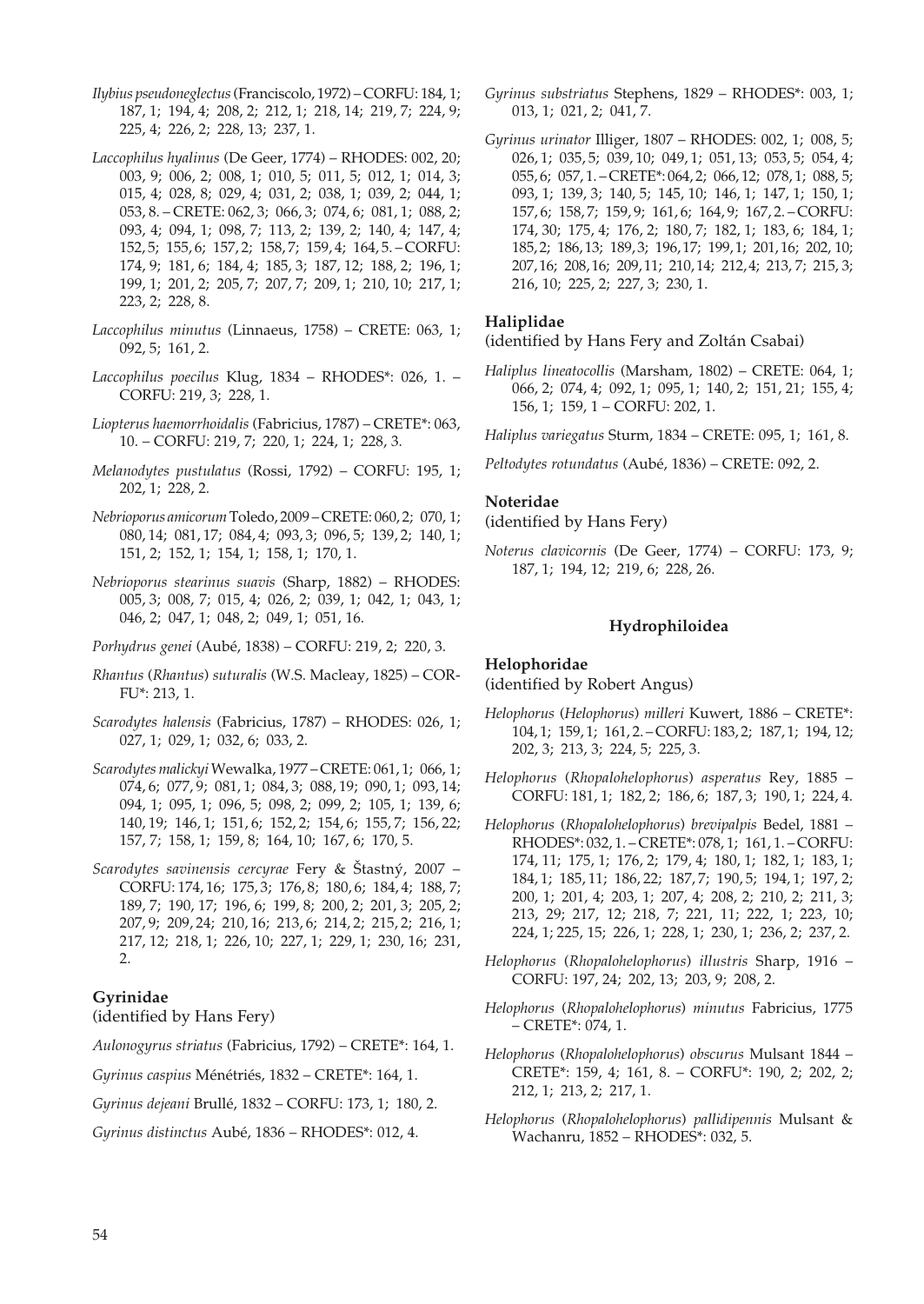- *Helophorus* (*Rhopalohelophorus*) *wrootae* Angus, 1988 CORFU: 187, 1; 219, 4; 222, 1; 225, 3; 226, 1; 227, 1; 228, 10.
- *Helophorus* (*Trichohelophorus*) *alternans* Gené, 1836 CORFU: 182, 1; 224, 1; 228, 1.

## **Hydrochidae**

## (identified by Robert Angus)

*Hydrochus flavipennis* Küster, 1852 – CORFU: 224, 1; 226, 1; 228, 12.

#### **Hydrophilidae**

(identified by Zoltán Csabai (Rhodes, Crete), Robert Angus (Corfu) (all genera excl. *Laccobius*), and Elio Gentili (*Laccobius*))

- *Anacaena limbata* (Fabricius, 1792) CRETE\*: 063, 9; 074, 1; 151, 1; 158, 1; 159, 6; 161, 3. – CORFU\*: 190, 6; 191, 1; 194, 2; 196, 1; 201, 1; 202, 1; 209, 3; 212, 3; 213, 6; 218, 1; 219, 25; 224, 14; 228, 22; 230, 1.
- *Anacaena rufipes* (Guillebeau, 1896) CRETE\*: 070, 1; 158, 1. – CORFU: 175, 2; 176, 1; 178, 1; 196, 2; 205, 1; 210, 1; 214, 1; 218, 1; 229, 3.
- *Berosus* (*Berosus*) *affinis* Brullé, 1835 CRETE: 074, 8; 092, 15; 095, 2; 113, 1. – CORFU: 203, 2; 208, 1.
- *Berosus* (*Berosus*) *hispanicus* Küster, 1847 RHODES: 039, 1. – CRETE: 063, 18; 074, 2; 087, 4. – CORFU: 203, 1; 208, 2; 209, 3; 226, 1.
- *Berosus* (*Berosus*) *signaticollis* Charpentier, 1825 CORFU: 173, 5; 194, 13; 219, 1; 220, 3.
- *Berosus* (*Enoplurus*) *bispina* Reiche & Saulcy, 1856 CORFU\*: 203, 4.
- *Cymbiodyta marginella* (Fabricius, 1792) CORFU: 194, 3; 219, 12.
- *Enochrus* (*Lumetus*) *ater* (Kuwert, 1888) RHODES\*: 002, 3; 003, 1; 044, 1. – CORFU: 194, 4; 197, 1; 202, 1; 208, 2; 219, 2.
- *Enochrus* (*Lumetus*) *bicolor* (Fabricius, 1792) CRETE\*: 058, 3; 063, 4. – CORFU\*: 203, 3.
- *Enochrus* (*Methydrus*) *nigritus* (Sharp, 1872) CORFU: 194, 13; 219, 30.
- *Helochares lividus* (Forster, 1855) CRETE: 063, 1; 092, 3; 156, 1; 158, 6; 159, 1; 161, 5. – CORFU: 224, 2.
- *Helochares obscurus* (O.F. Müller, 1776) CORFU: 194, 8; 219, 2.
- *Hydrobius fuscipes* (Linnaeus, 1758) CRETE\*: 063, 14; 115, 1. – CORFU: 194, 1; 219, 2.
- *Hydrochara caraboides* (Linnaeus, 1758) RHODES\*: 026, 1; 057, 1. – CORFU: 174, 1; 186, 2; 194, 2; 202, 4; 209, 1; 212, 2; 213, 1; 217, 2; 225, 1.
- *Laccobius* (*Dimorpholaccobius*) *aegaeus* Gentili, 1974 RHO-DES: 005, 1; 015, 6; 023, 1; 032, 1; 050, 1.
- *Laccobius* (*Dimorpholaccobius*) *bipunctatus* (Fabricius, 1775) – CORFU\*: 201, 1.
- *Laccobius* (*Dimorpholaccobius*) *obscuratus* Rottenberg, 1874 – CRETE\*: 089, 1; 151, 1; 154, 1; 155, 1. (all specimens with the characteristics of *L. o. orchymontii* Gentili, 1976).
- *Laccobius* (*Dimorpholaccobius*) *scutellaris* Motschulsky, 1855 – RHODES: 001, 32; 003, 18; 004, 13; 005, 13; 006, 18; 007, 7; 008, 23; 014, 1; 015, 6; 018, 2; 026, 21; 027, 7; 028, 2; 030, 1; 031, 18; 032, 12; 033, 3; 034, 8; 038, 4; 039, 30; 041, 5; 042, 7; 043, 10; 057, 3. – CRETE: 066, 1; 074, 1; 088, 1; 092, 1; 105, 1; 140, 1; 151, 6; 154, 1; 156, 5; 158, 3; 159, 64; 161, 3; 164, 3. – CORFU\*: 223, 19.
- *Laccobius* (*Microlaccobius*) *cretaeus* Gentili, 1975 RHO-DES\*: 026, 29; 027, 8; 028, 1; 031, 17; 043, 1.
- *Laccobius* (*Microlaccobius*) *gracilis* Motschulsky, 1855 RHODES: 003, 1; 008, 1. – CRETE: 161, 1; 164, 1.
- *Limnoxenus niger* (Gmelin, 1790) CORFU: 194, 4; 219, 8; 224, 1.
- *Paracymus* sp. near *scutellaris* (Rosenhauer, 1856) CORFU: 194, 2; 219, 7; 224, 1.

## **Staphylinoidea**

#### **Hydraenidae**

(identified by Ignacio Ribera (Rhodes, Crete), Andor Lökkös and Manfred Jäch (Corfu))

- *Hydraena* (*Hydraena*) *canakcioglui canakcioglui* Janssens, 1965 – CORFU: 185, 2; 229, 1.
- *Hydraena* (*Hydraena*) *croatica* Kuwert, 1888 CORFU\*: 210, 3; 213, 2; 229, 1.
- *Hydraena* (*Hydraena*) *morio* Kiesenwetter, 1849 CORFU\*: 190, 3; 211, 1; 230, 1; 236, 2.
- *Hydraena* (*Hydraena*) *nigrita* Germar, 1824 CORFU\*: 193, 3.
- *Hydraena* (*Hydraena*) *paganettii* Ganglbauer, 1901 COR-FU\*: 224, 1.
- *Hydraena* (*Hydraena*) *phallica* d'Orchymont, 1930 COR-FU\*: 211, 1.
- *Hydraena* (*Hydraena*) *rhodia* Jäch, 1985 RHODES: 001, 22; 002, 24; 003, 11; 004, 11; 005, 1; 006, 4; 008, 3; 013, 2; 014, 2; 015, 31; 016, 1; 017, 1; 026, 31; 027, 5; 030, 3; 031, 6; 032, 7; 033, 1; 034, 13; 039, 18; 042, 1; 046, 5; 049, 2; 050, 1; 051, 1; 055, 3.
- *Hydraena* (*Hydraena*) *subinura* d'Orchymont 1944 CRE TE: 068; 077; 083; 089; 097; 103; 135; 137; 143; 145; 148; 151; 158; 159.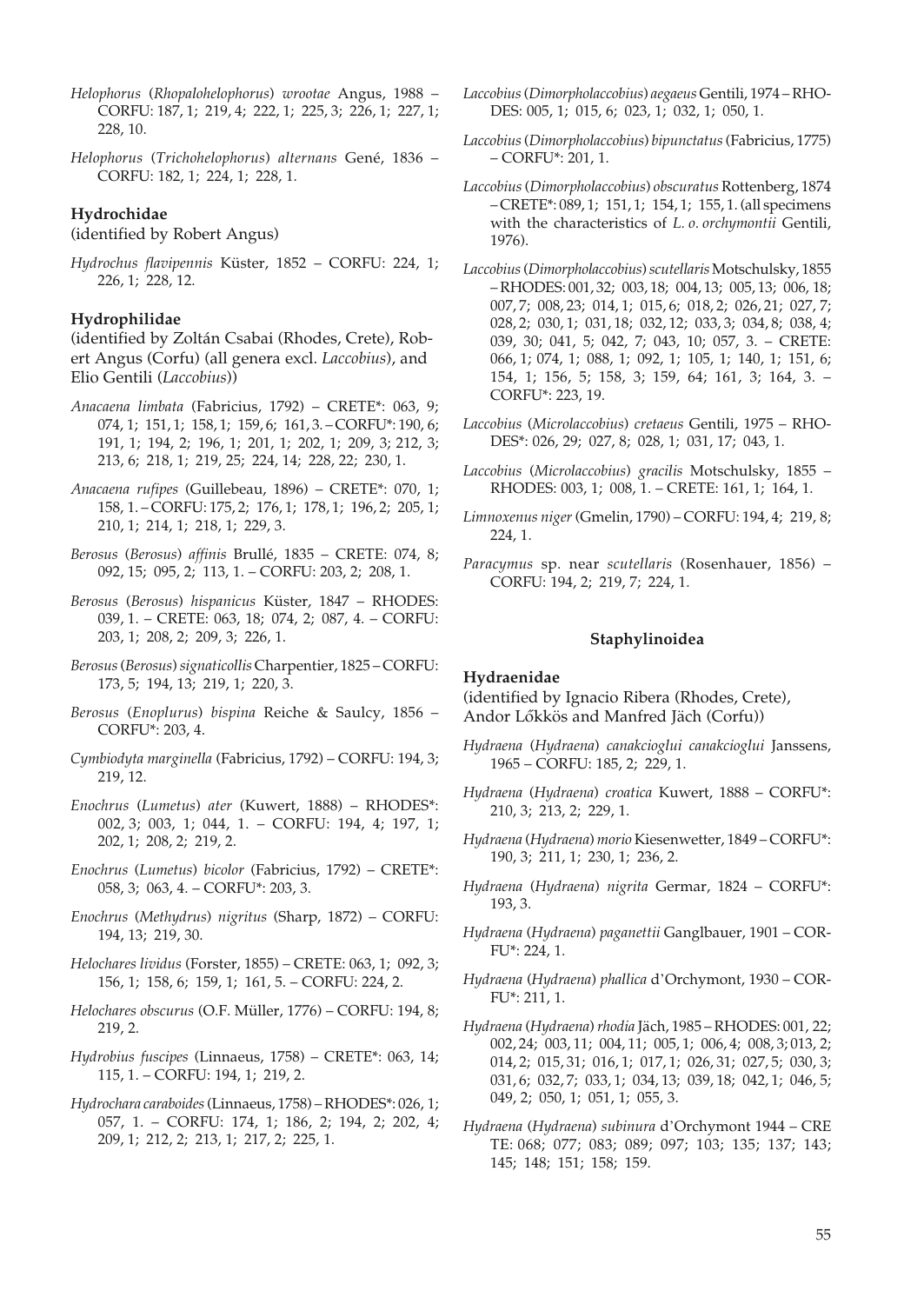*Hydraena* (*Hydraena*) *subjuncta* d'Orchymont, 1930 – CORFU: 174, 1; 175, 1; 179, 2; 184, 1; 185, 2; 196, 1; 201, 1; 205, 1; 210, 2; 211, 1; 217, 3; 218, 2; 224, 1; 230, 1; 231, 1; 237, 1.

*Limnebius* cf. *crassipes* Kuwert 1890 – CRETE\*: 089.

- *Ochthebius* (*Asiobates*) cf. *dilatatus* Stephens, 1829 (female) – CRETE: 074.
- *Ochthebius* (*Asiobates*) *striatus* (Laporte de Castelnau, 1840) – RHODES: 031, 1. – CORFU: 174, 3; 175, 1; 179, 1; 181, 1; 182, 1; 184, 1; 185, 15; 186, 1; 190, 1; 197, 1; 199, 2; 200, 2; 201, 1; 202, 1; 207, 1; 210, 1; 211, 2; 213, 1; 217, 1; 223, 1; 225, 2; 229, 1; 230, 1; 231, 1; 236, 1; 237, 1.
- *Ochthebius* (*Calobius*) *steinbuehleri* (Reitter, 1886) CRETE: 085.
- *Ochthebius* (*Ochthebius*) *difficilis* Mulsant, 1844 RHO-DES\*: 026, 7; 031, 1.
- *Ochthebius* (*Ochthebius*) *foveolatus* group (female) RHO-DES\*: 032, 1.
- *Ochthebius* (*Ochthebius*) *lanuginosus* Reiche & Saulcy, 1856 – CORFU: 197, 1; 201, 1; 207, 1.
- *Ochthebius* (*Ochthebius*) *ragusae* Kuwert, 1887 RHODES: 005, 1; 007, 2; 026, 6; 032, 7; 038, 1; 043, 5.
- *Ochthebius* (*Ochthebius*) *viridis* Peyron, 1858 CORFU: 190, 1.

#### **Discussion**

In this paper we listed new records for the following aquatic beetle (see Jäch & Balke 2008) families: Gyrinidae, Haliplidae, Noteridae, Dytiscidae, Helophoridae, Hydrochidae, Hydrophilidae and Hydraenidae. From a faunistic point of view an important result was the finding of a former subspecies, *Laccobius obscuratus orchymonti* in Crete, which was only known so far from Cyprus, Israel, Lebanon, Syria and Asian Turkey (Löbl & Löbl 2015), so these records are the first ones in Greece and even in Europe sensu stricto. After the acceptance of this manuscript, Gentili & Shaverdo (2016) synonymized *L. o. orchymonti* with the nominotypical subspecies and raised a further subspecies *L. o. aegaeus* to species level. As a consequence, we made minor corrections during the proofing process of this paper and used the up-to-date classification and recently valid names in the list of species.

The most valuable members of the fauna of the region are the endemic species and subspecies, which are of great importance in conservation of biodiversity. In this point of view the most remarkable result is the occurrence of *Laccobius cretaeus* (formerly *L. gracilis cretaeus*) in Rhodes, which was regarded

to be endemic to Crete. Surprisingly, no specimens of this species were collected in Crete during our tours. Moreover, *L. cretaeus* was raised to species level based on our material (see Gentili & Csabai 2009). Our collecting tours significantly contributed to the recent knowledge on taxonomy of *Nebrioporus* (Dytiscidae) too, since the description of *Nebrioporus amicorum*, an endemic species to Crete, was partly made based on our specimens (Toledo 2009). According to our results, the endemic *Scarodytes savinensis cercyrae* (Corfu), *Nebrioporus amicorum* (Crete), *Hydraena subinura* (Crete) and *Hydraena rhodia* (Rhodes) are widely distributed species in the relevant islands, while *Bidessus cretensis* (Crete) apparently is a rare species, as it was collected at only one site. Further two endemic hydraenid species in Crete, *Limnebius gridellii* Pretner, 1929 and *Ochthebius annae* (Ferro, 1979), were not found during our expedition.

Further species with restricted distributional area also deserve a short mention. Most of them are only known to occur in some European countries, mainly from the Mediterranean region and from the Balkans: *Bidessus calabricus* (Cyprus, Bulgaria, Croatia, Greece, Italy, Macedonia and Slovenia); *Bidessus muelleri* (Greece, Italy and Montenegro); *Deronectes moestus inconspectus* (Albania, Bulgaria, Croatia, France, Greece, Italy, Macedonia, Montenegro, Portugal, Spain, Switzerland); *Deronectes sahlbergi* (Greece and Turkey); *Graptodytes fractus* (Bulgaria, France, Greece, Italy, Portugal and Spain); *Graptodytes veterator veterator* (Bulgaria, Croatia, Greece, Italy, Macedonia, Montenegro); *Hydroporus distinguendus* (France, Italy, Greece); *Hydroporus jonicus jonicus* (Albania, Bosnia-Herzegovina, Bulgaria, Croatia, Greece, Italy, Macedonia, Montenegro, Slovenia); *Nebrioporus stearinus suavis* (Albania, Bosnia-Herzegovina, Bulgaria, Croatia, Greece, Macedonia, Montenegro and Serbia); *Porhydrus genei* (Bosnia-Herzegovina, Croatia, France, Greece, Italy); *Scarodytes malickyi* (Greece); *Ilybius pseudoneglectus* (Albania, Bulgaria, Croatia, Greece, Hungary, Italy, Montenegro, Romania); *Melanodytes pustulatus* (Albania, Bulgaria, Croatia, France, Greece, Italy, Turkey); *Helophorus illustris* (France, Greece, Italy, Macedonia, Spain, Ukraine); *Helophorus pallidipennis* (Cyprus, Greece and Italy: Sicily); *Helophorus milleri* (France: Corsica, Greece, Italy); *Helophorus wrootae* (Greece); *Anacaena rufipes* (Bosnia-Herzegovina, Greece, Italy and Turkey); *Laccobius aegeus* (Greece, Turkey and Ukraine); *Berosus bispina* (Greece, Italy, Spain, Russia and Ukraine); *Hydraena canakcioglui canakcioglui* (Greece and Turkey); *Hydraena croatica* (Albania, Croatia, Greece, Macedonia, Montenegro, Serbia); *Hydraena subjuncta* (Albania, Croatia, Greece, Macedonia, Montenegro, Serbia); *Limnebius crassipes* (Greece), *Ochthebius brevicollis steinbuehleri* (Albania,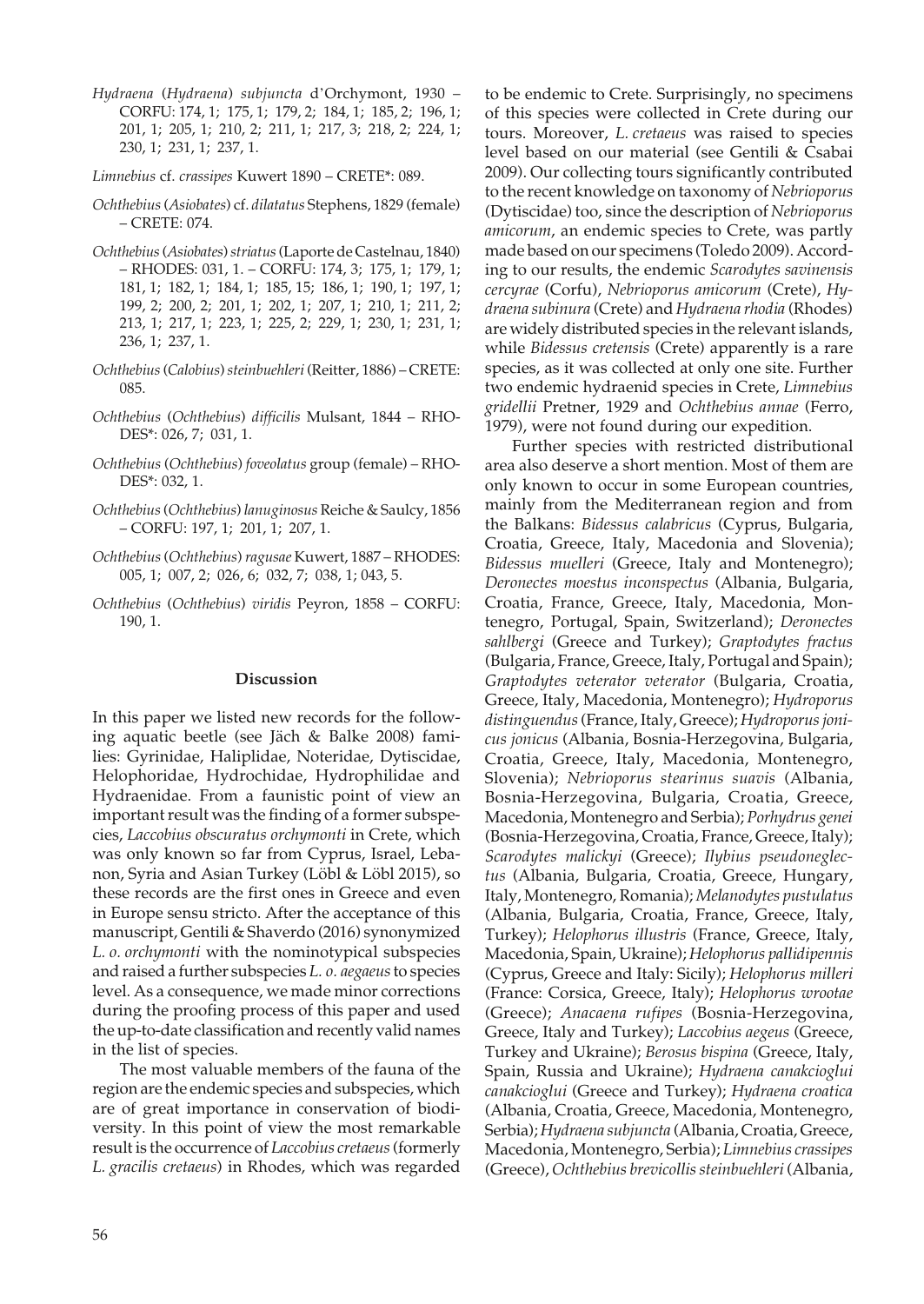Croatia, Greece, Italy, Montenegro, Serbia, Slovenia); *Ochthebius lanuginosus* (Albania, Cyprus, Greece, Italy); *Ochthebius ragusae* (Albania, Cyprus, France, Greece, Italy, Macedonia) (Angus 2013, de Jong et al. 2014, Löbl & Löbl 2015, Nilsson & Hájek 2016).

First water beetle records (15 species) from Rhodes can be found in a zoological monograph chapter (Gridelli 1929) about the results of the "Italian mission for the study of the fauna of the Dodecanese". From the Dodecanese Islands, the Fauna Europaea Database (de Jong et al. 2014) listed 32 taxa belonging to only three water beetle families (Dytiscidae, Elmidae, Hydraenidae). We can assume that all of these taxa occur in Rhodes, the largest member of this group of islands, too. The majority of these records are based on taxonomical revisions dealing with certain genera or species-groups (e. g. Audisio & De Biase 1990, Fery 1992, Fery & Brancucci 1997, Hájek & Fikácek 2010, Jäch 1985, 1990, 1993a, Toledo 2009, Wewalka 1971, 1977a, 1989). Additionally, some hydrophilid species, which have not been included in the FaEu database, were found in Rhodes (Gentili 1974, Gentili & Chiesa 1975, Gentili & Csabai 2009, Schödl 1993). Gridelli (1929) mentioned *Coelostoma hispanicum* (Kuster, 1848) and *Ochthebius difficilis* Mulsant, 1844 from Rhodes and their occurrence cannot be excluded, but no other published or database records are available for these species. *Ochthebius semisericeus* Sainte-Claire Deville, 1914 and *Anacaena globulus* Paykull, 1798 were also listed by Gridelli (1929), but without doubt these data are based on misidentification. Accordingly, these four species are not included to the list of aquatic beetles known from Rhodes. Based on literature data and our new results, a total of 48 species and subspecies (without Elmidae) are known to occur in Rhodes (see Table 2 and 3).

Since the early 1900s sporadic data on water beetle fauna of Crete were published mainly in taxonomical works (e. g. Apfelbeck 1904, Aradottir & Angus 2004, Audisio & De Biase 1990, Fery 1992, Gentili 1975, Gentili & Chiesa 1975, Jäch 1989a, 1989b, 1990, 1991, 1992b, 1993a, 1993b, 1999, Schödl 1993, van Vondel 1997, Wewalka 1977a, 1977b). The majority of these results until 2004 were summarized in the Fauna Europaea Database (de Jong et al. 2014), in which 58 taxa were listed for Crete. However, some species with older records were not included, i. e. *Gyrinus distinctus*, *Helophorus pallidipennis*, *Berosus affinis,B. hispanicus*, *Helochares lividus*, *Laccobius scutellaris* (Angus 1998, Gentili & Chiesa 1975, Hebauer & Klausnitzer 1998, Schödl 1993, Svensson 1977). After 2004 further taxa were recorded from the biggest Greek island as results of taxonomical revisions

(Angus & Tatton 2011, Dutton & Angus 2007, Toledo 2009), and some new faunistical data were published too (Karaouzas & Incekara 2011). Pederzani (1989) published a record of *H. jurjurensis* Régimbart, 1895 from Crete which is a result of misidentification, and this record most probably refers to *H. dobrogeanus,*  although molecular analysis would need to be sure about its identity (Hans Fery, personal communication). Zimmermann (1930) published the occurrence of *Bidessus exornatus* (Reiche & Saulcy, 1855) from Crete (and also from Corfu), which are also based on misidentification and these records refer to *B. calabricus* (Hans Fery, personal communication). The Fauna Europaea Database listed *Nebrioporus stearinus* and *N. suavis* (de Jong et al. 2014) for Crete, but with no doubt these names refer to *N. amicorum* (Toledo 2009). Based on the literature data completed with our new results, the occurrence of 79 water beetle taxa has been recorded in Crete up to date (see Table 2 and 3).

Angus (2013) has recently published a provisional checklist of water beetles for Corfu, without detailed records. This checklist contains 82 species on the basis of Robert Angus's, and Hans Fery's collections, and records of our collecting trip, but data from the literature were not included. Additional sporadic occurrence data from Corfu can be found in catalogues (Angus 1992, Dettner 1997, Hebauer & Klausnitzer 1998, Nilsson & Hájek 2016, van Vondel 1997) and specific faunistical and taxonomical works (e. g. Angus 1988, 1998, Audisio et al. 1996, Fery 1992, 1999, Fery & Brancucci 1997, Fery & Petrov 2005, Fery & Št'astný 2007, Jäch 1989a, 1989b, 1989c, 1990, 1992a, 1992b, 1993a, 1997, 1999, Jäch & Delgado 2008, Schaeflein 1983, Schödl 1993, Sutton 2012, Wewalka 1977a, 1984, Zimmermann 1930). These publications contain further 20 species not included in the checklist by Angus (2013). Janssens (1965) published *Hydranea pulchella* Germar, 1824 from Corfu which species definitely does not occur there (and also not known from Greece), this record most probably refers to *H. bicolorata* Jäch, 1997 (Manfred Jäch personal communication), but verification of the voucher specimen(s) is still needed, since no other published record of *H. bicolorata* from Corfu was found. Jäch (1990) mentioned an old record of *Ochthebius laevisculptus* Reitter, 1901 from Corfu, which was marked by him as questionable: most probably it must be a result of mislabelling, because the species has Central Asian distribution (Afghanistan, Tajikistan, Uzbekistan) and is not a member of the European fauna. Based on former records and our new findings, the number of water beetle taxa of Corfu raised to 112 (see Table 2 and 3).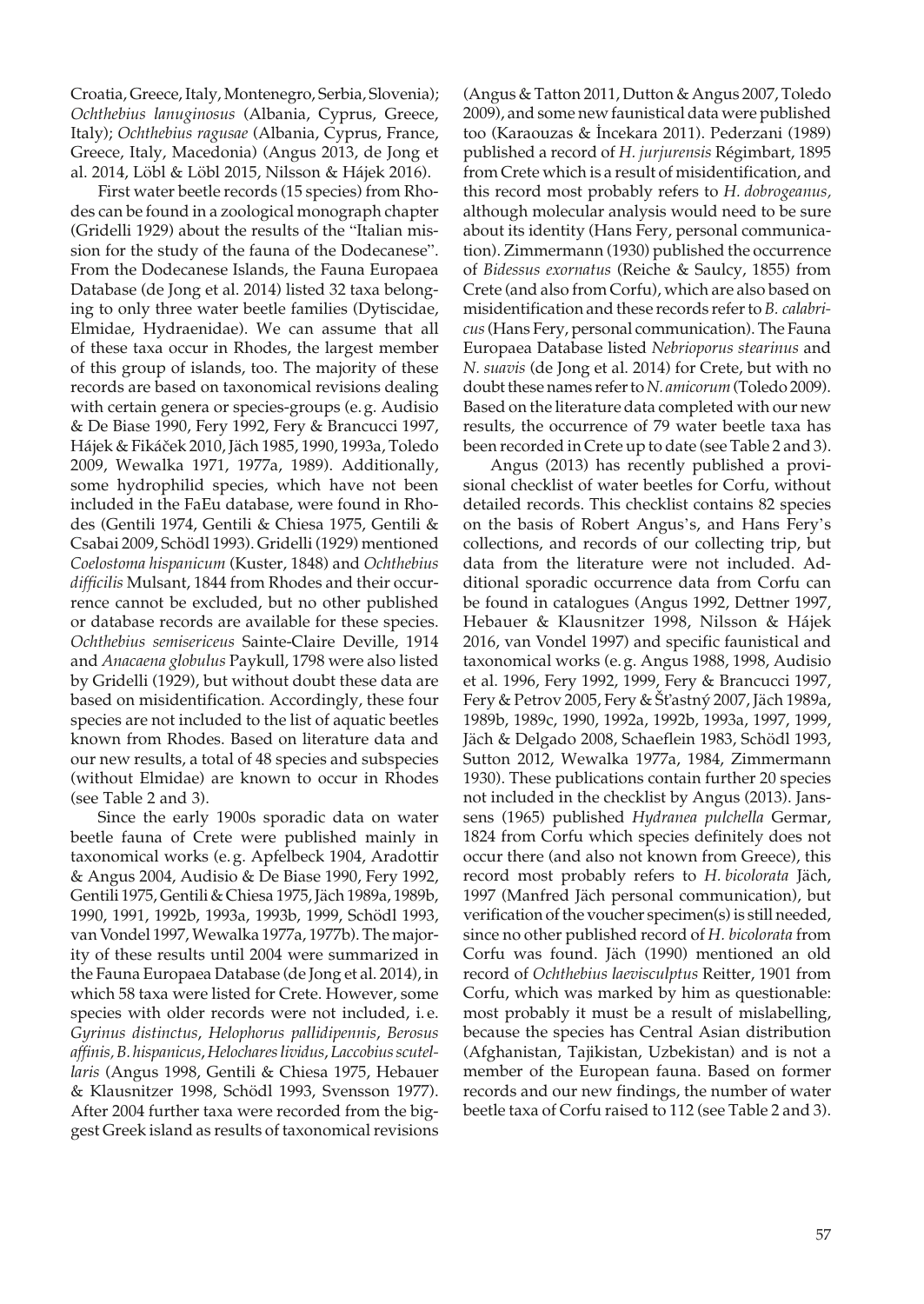#### **Acknowledgements**

We are obliged to Hans Fery (Berlin, Germany) for identification of Hydradephaga specimens, for permission to use some of his data and critical comments on the manuscript, to Dr. Robert Angus (London, UK) for identification of *Helophorus* specimens and Corfu hydrophilid material, to Dr. Elio Gentili for identification of *Laccobius* specimens, to Dr. Ignacio Ribera (Barcelona, Spain) for identification of Rhodes and Crete hydraenid material, to Dr Manfred Jäch for help in indentification of Corfu hydraenid material and comments on hydraenid data and to Jiri Hájek (Prague, Czech Republic) for comments and permission to use some of his data. Our thanks are also to Zoltán Kálmán, András Kálmán and Nándor Soós for assistance in the field works.

## **References**

- Angus, R. B. 1988. Notes on the *Helophorus* (Coleoptera, Hydrophilidae) occurring in Turkey, Iran and neighbouring territories. Revue Suisse de Zoologie 95: 209-248.
- – 1992. Insecta: Coleoptera: Hydrophilidae, Helophorinae. Süßwasserfauna von Mitteleuropa 20 (10/2): 1-144.
- – 1998. *Helophorus pallidipennis* Mulsant & Wachanru and *H. kervillei* d'Orchymont as good species (Coleoptera: Helophoridae). Koleopterologische Rundschau 68: 189-196.
- – 2013. Towards a list of the water beetles of Corfu. Latissimus 33: 1-6.
- – & Tatton, A. G. 2011. A karyosystematic analysis of some water beetles related to *Deronectes* Sharp (Coleoptera, Dytiscidae). Comparative Cytogenetics 5: 173-190.
- Apfelbeck, V. 1904. Die Käferfauna der Balkanhalbinsel, mit Berücksichtigung Klein-Asiens und der Insel Kreta. Erster Band: Familienreihe Caraboidea. Berlin (Verlag R. Friedländer und Sohn).
- Aradottir, G. I. & Angus, R. B. 2004. A chromosomal analysis of some water beetle species recently transferred from *Agabus* Leach to *Ilybius* Erichson, with particular reference to the variation in chromosome number shown by *I. montanus* Stephens (Coleoptera: Dytiscidae). Hereditas 140: 185-192.
- Audisio, P. & De Biase, A. 1990. Materiali per una biogeografia delle *Hydraena* and *Haenydra* della Grecia e delle isole Egee. I. Contributo (Coleoptera, Hydraenidae). Fragmenta Entomologica 22: 381-398.
- – , De Biase, A. & Jäch, M. A. 1996. The Greek species of the genus *Hydraena* (subgenus *Haenydra* Rey) (Coleoptera, Hydraenidae). Aquatic Insects 18: 65-90.
- de Jong, Y., Verbeek, M., Michelsen, V., de Place Bjørn, P., Los, W., Steeman, F., Bailly, N., Basire, C., Chylarecki, P., Stloukal, E., Hagedorn, G., Wetzel, F. T., Glöckler, F., Kroupa, A., Korb, G., Hoffmann, A., Häuser, C., Kohlbecker, A., Müller, A., Güntsch, A., Stoev, P. & Penev, L. 2014. Fauna Europaea – all

European animal species on the web. Biodiversity Data Journal 2: e4034.

- Dettner, K. 1997. Insecta: Coleoptera: Noteridae, Hygrobiidae. Süßwasserfauna von Mitteleuropa 20(3-4): 99-147.
- Dutton, L. A. & Angus, R. B. 2007. A karyosystematic investigation of a group of sibling species related to *Stictotarsus griseostriatus* (De Geer) (Coleoptera: Dytiscidae). Comparative Cytogenetics 1: 3-16.
- Fery, H. 1992. Revision der "*minutissimus*-Gruppe" der Gattung *Bidessus* Sharp (Coleoptera: Dytiscidae). Entomologica Basiliensia (1991) 14: 57-91.
- – 1999. Revision of a part of the *memnonius*-group of *Hydroporus* Clairville, 1806 (Insecta: Coleoptera: Dytiscidae) with the description of nine new taxa, and notes on other species of the genus. Annalen des Naturhistorischen Museums in Wien 101B: 217-269.
- – & Brancucci, M. 1997. A taxonomic revision of *Deronectes* Sharp, 1882 (Insecta: Coleoptera: Dytiscidae) (part I). Annalen des Naturhistorischen Museums in Wien 99B: 217-302.
- – & Petrov, P. N. 2005. Nomenclatural, taxonomic, and faunistic notes on selected species of *Hydroporus* Clairville, 1806 (Coleoptera: Dytiscidae). Russian Entomological Journal 14: 251-262.
- – & Št'astný, J. 2007. Notes on the *Scarodytes savinensis*complex with the description of two new taxa (Coleoptera: Dytiscidae). Linzer Biologische Beiträge 39 (2): 877-899.
- Gentili, E. 1974. Descrizione di nuove entità appartenenti al genere *Laccobius* Erichson, 1837 e proposta per un nuovo inquadramento sottogenerico (Coleoptera Palpicornia). Memorie del Museo Civico di Storia Naturale, Verona 20: 549-565.
- – 1975. Alcuni nuovi *Laccobius* paleartici (Coleoptera Hydrophilidae). Bollettino della Società Entomologica Italiana 107: 127-134.
- – & Chiesa, A. 1975. Revisione dei *Laccobius* paleartici (Coleoptera Hydrophilidae). Memorie della Società Entomologica Italiana 54: 5-187.
- – & Csabai, Z. 2009. *Laccobius* from Rodos, Greece (Coleoptera: Hydrophilidae). Bollettino della Società Entomologica Italiana 141: 81-84.
- – & Shaverdo, H. 2016. Review of the genus *Laccobius* Erichson, 1837 from Armenia, Azerbaijan, and Georgia, with description of a new species (Coleoptera: Hydrophilidae). Koleopterologische Rundschau 86: 171-198.
- Gridelli, E. 1929. Ricerche faunistiche nelle isole italiane dell'Egeo, Coleotteri. Pp. 155-176 in: Ghigi, A., Issel, R., Brian, A., Santucci, R., Citterio, V. & Alzani, F. (eds). Ricerche faunistiche nelle isole italiane dell'Egeo. Archivio Zoologico Italiano 13 (1-2).
- Hájek, J. & Fikácek, M. 2010. Taxonomic revision of the *Hydroporus bodemeyeri* species complex (Coleoptera: Dytiscidae) with a geometric morphometric analysis of body shape within the group. Journal of Natural History 44 (27-28): 1631-1657.
- Hájek, J., Hendrich, L., Vyhnálek, V. & Csabai, Z. 2015. *Eretes* diving beetles in Central Europe – witnesses of climate change? Aquatic Insects 36 (3-4): 267-271.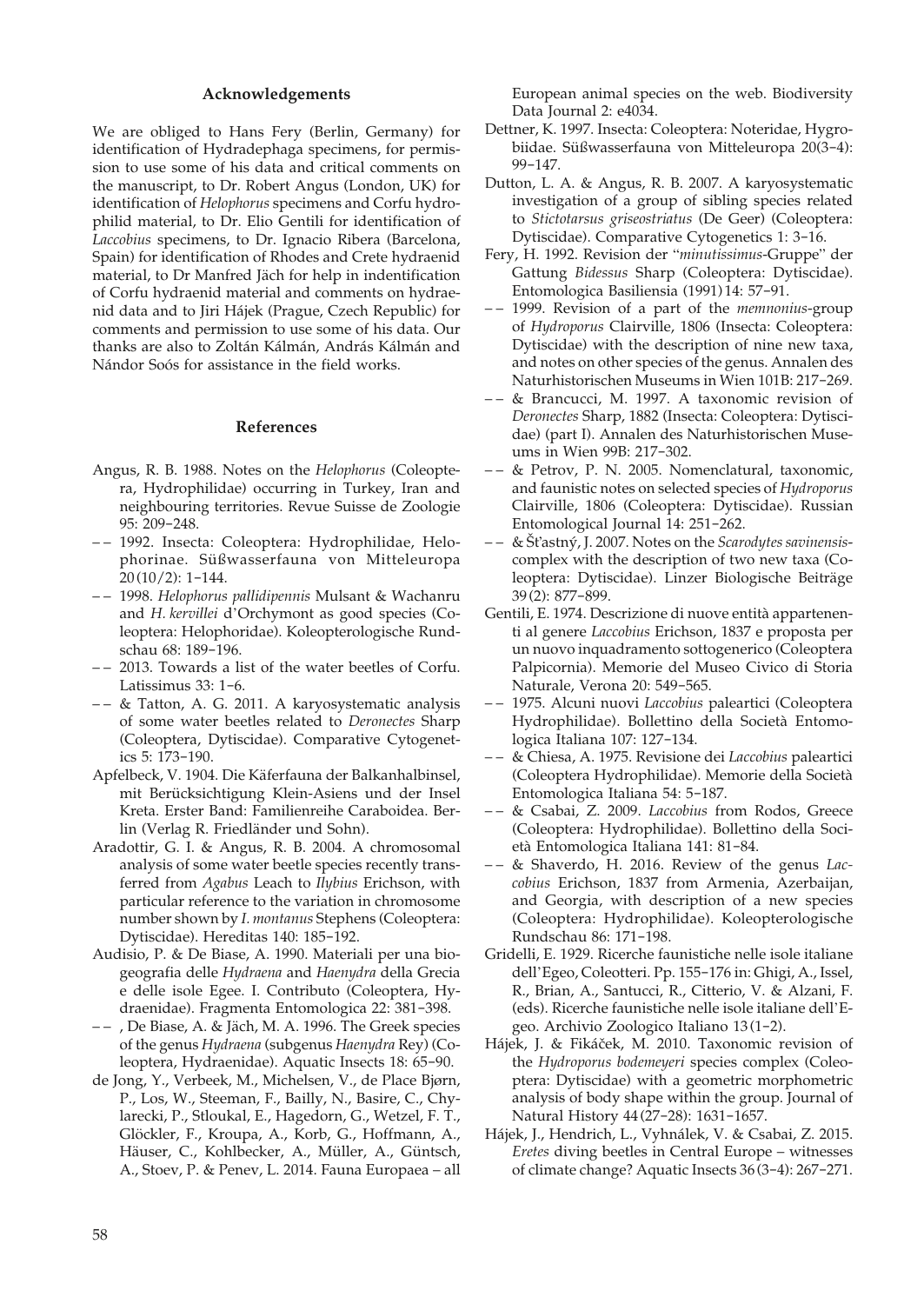- Hebauer, F. & Klausnitzer, B. 1998. Insecta: Coleoptera: Hydrophiloidea: Goerissidae, Spercheidae, Hydrochidae, Hydrophilidae (exkl. *Helophorus*). Süßwasserfauna von Mitteleuropa 20 (7/10-1): 1-134.
- Incekara, Ü. & Bouzid, S. 2007. First record of *Hydrobius convexus* Brullé, 1835, from Africa, with some ecological, distributional and systematic notes on two newly recorded hydrophilid species from Algeria. African Entomology 15 (2): 367-368.
- Janssens, E. 1965. Les *Hydraena* de l'Égéide. Mémoires de la Classe des Sciences, Académie Royale de Belgique, Deuxième série, 16 (4): 1-126.
- Jäch, M. A. 1985. Speziation durch geographische Isolation am Beispiel der Hydraenenfauna zweier griechischer Inseln (Col., Hydraenidae). Zeitschrift der Arbeitsgemeinschaft Österreichischer Entomologen  $37(1-2)$ : 49-54.
- – 1989a. Revision of the Palearctic species of the genus *Ochthebius* Leach II. The subgenus *Cobalius* Rey (Hydraenidae, Coleoptera). Zeitschrift der Arbeitsgemeinschaft Österreichischer Entomologen  $41(1-2): 41-51.$
- – 1989b. Revision of the Palearctic species of the genus *Ochthebius* Leach I. The so-called subgenus "*Bothochius*" (Hydraenidae, Coleoptera). Koleopterologische Rundschau 59: 95-126.
- – 1989c. Revision of the Palearctic species of the genus *Ochthebius* Leach III. The *metallescens*-group (Hydraenidae, Coleoptera). Linzer Biologische Beiträge 21: 351-390.
- – 1990. Revision of the Palearctic species of the genus *Ochthebius* Leach V. The subgenus *Asiobates* (Coleoptera: Hydraenidae). Koleopterologische Rundschau 60: 37-105.
- – 1991. Revision of the Palearctic species of the genus *Ochthebius* Leach VII. The *foveolatus*-group (Coleoptera: Hydraenidae). Koleopterologische Rundschau 61: 61-94.
- – 1992a. New and little known Palearctic species of the genus *Hydraena* (s. l.) Kugelann (Coleoptera: Hydraenidae). Koleopterologische Rundschau 62: 77-125.
- – 1992b. Revision of the Palearctic species of the genus *Ochthebius* Leach VI. The *marinus* group (Hydearnidae, Coleoptera). Entomologica Basiliensia 14: 101-145.
- – 1993a. Taxonomic revision of the Palearctic species of the genus *Limnebius* Leach, 1815 (Coleoptera: Hydraenidae). Koleopterologische Rundschau 63: 99-187.
- – 1993b. Revision of the Palaearctic species of the genus *Ochthebius* Leach XI. The subgenus *Calobius* Wollaston, 1854 (Insecta: Coleoptera: Hydraenidae). Reichenbachia 30 (7): 33-45.
- – 1997. New and little known Palearctic species of the genus *Hydraena* (s. l.) Kugelann IV (Coleoptera: Hydraenidae). Koleopterologische Rundschau 67: 173-175.
- – 1999. Revision of the Palearctic species of the genus *Ochthebius* Leach XVI. Additional notes on the *metallescens* group (Coleoptera: Hydraenidae). Koleopterologische Rundschau 69: 89-98.
- – & Balke, M. 2008. Global diversity of water beetles (Coleoptera) in freshwater. Hydrobiologia 595: 419- 442.
- – & Delgado, J. A. 2008. Revision of the Palearctic species of the genus *Ochthebius* Leach XXV. The superspecies *O.* (s. str.) *viridis* Peyron and its allies (Coleoptera: Hydraenidae). Koleopterologische Rundschau 78: 199-231.
- Karaouzas, I. & Incekara, Ü. 2011. First record of the genus *Berosus* (Coleoptera: Hydrophilidae) in Crete island, Greece. Entomologica Hellenica 20: 69-74.
- Löbl, I. & Löbl, D. (eds) 2015. Catalogue of Palaearctic Coleoptera, Volume 2: Hydrophiloidea – Staphylinoidea. Leiden, Boston (Brill).
- Mart, A., Incekara, Ü. & Karaca, H. 2010. A new species and new records of Hydrophilidae (Coleoptera) from Turkey. Turkish Journal of Zoology 34: 297- 303.
- Miller, K. B. 2002. Revision of the genus *Eretes* Laporte, 1833 (Coleoptera: Dytiscidae). Aquatic Insects 24: 247-272.
- Myers, N., Mittermeier, R. A., Mittermeier, C. G., da Fonseca, G. A. B. & Kent, J. 2000. Biodiversity hotspots for conservation priorities. Nature 403: 853-858.
- Nilsson, A. N. & Hájek, J. 2016. Catalogue of Palearctic Dytiscidae (Coleoptera). Internet version 2016-01- 01, a copy received from J. Hájek, later can be accessed via the website: [http://www.waterbeetles.eu](http://www2.emg.umu.se/projects/biginst/andersn/Cat_main.htm)
- Pederzani, F. 1989. *Hydroporus* (*Sternoporus*) *jurjurensis* Régimbart a Creta (Coleoptera Dytiscidae). Bollettino della Società Entomologica Italiana 120 (3): 185-186.
- Sánchez-Fernández, D., Bilton, D. T., Abellán, P., Ribera, I., Velasco, J. & Millán, A. 2008. Are the endemic water beetles of the Iberian Peninsula and the Balearic Islands effectively protected? Biological Conservation 141: 1612-1627.
- Schaeflein, H. 1983. Zweiter Beitrag zur Dytiscidenfauna Mitteleuropas (Coleoptera) mit faunistischökologischen Betrachtungen. Stuttgarter Beiträge zur Naturkunde, Serie A (Biologie) 361: 1-41.
- Schödl, S. 1993. Revision der Gattung *Berosus* Leach 3. Teil: Die paläarktischen und orientalischen Arten der Untergattung *Berosus* s. str. (Coleoptera: Hydrophilidae). Koleopterologische Rundschau 63: 189-233.
- Sutton, P. G. 2012. *Cybister tripunctatus* ssp *africanus* Laporte, 1855, *Dytiscus mutinensis* (Pederzani, 1971), and other large water beetles in Corfu (Kérkyra). Bulletin of the Amateur Entomologists' Society 71 (no. 501): 50-55.
- Svensson, B. W. 1977. Dytiscidae and Gyrinidae (Coleoptera) from the Azores and Madeira. Boletim do Museu Municipal do Funchal 31: 87-99.
- Toledo, M. 2009. Revision in part of the genus *Nebrioporus* Régimbart, 1906, with emphasis on the *N. laeviventris*-group (Coleoptera: Dytiscidae). Zootaxa 2040: 1-111.